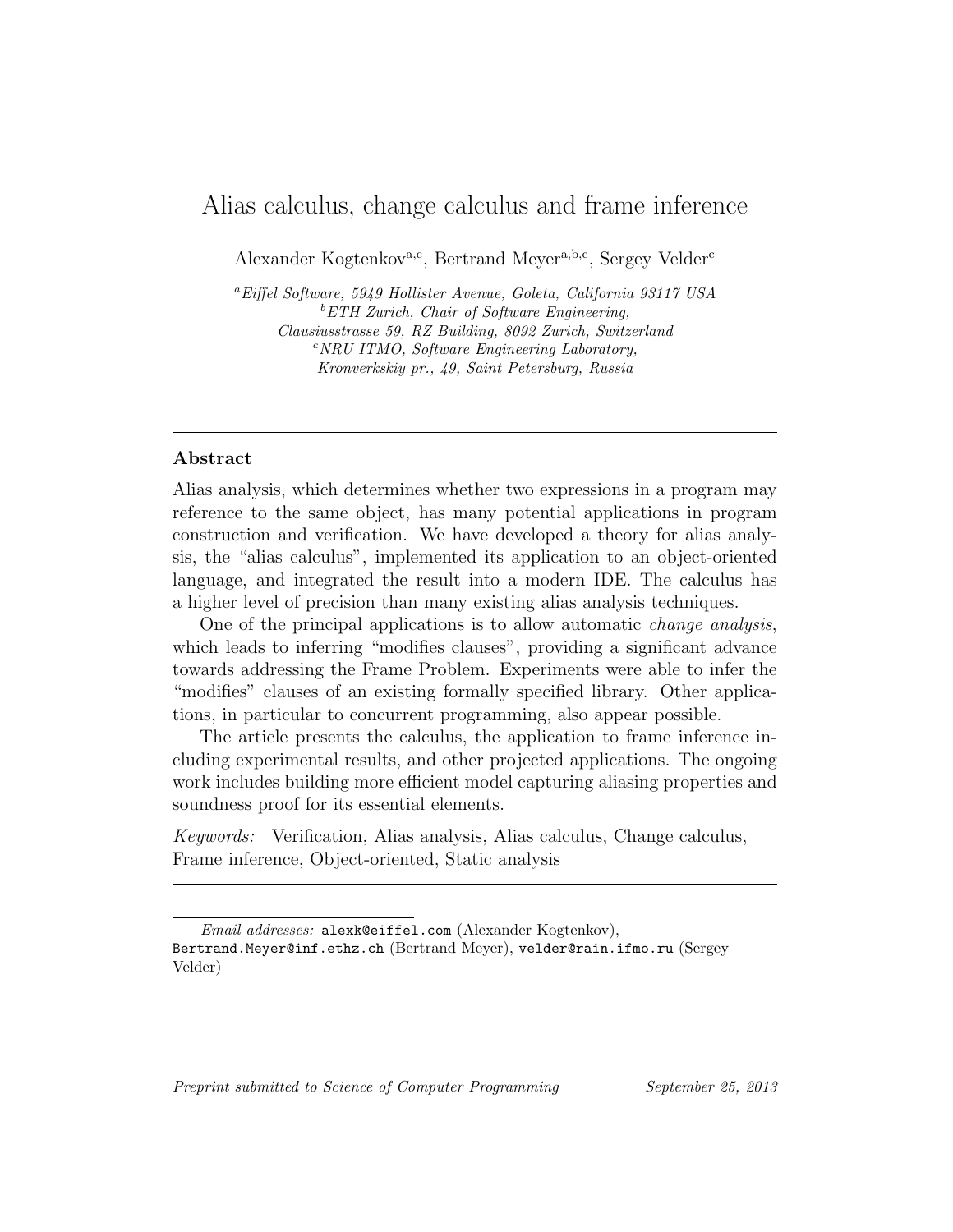# 1. Overview

A largely open problem in program analysis is to obtain a practical mechanism to detect whether the runtime values of two expressions can become aliased: point to the same object. "Practical" means that the analysis should be:

- *Sound*: if two expressions can become aliased in some execution, it will report it.
- *Precise* enough: since aliasing is undecidable, we cannot expect completeness; we may expect false positives, telling us that expressions may be aliased even though that will not happen in practice; but there should be as few as possible.
- Realistic: the mechanism should cover a full modern language.
- *Efficient*: reasonable in its time and space costs.
- *Integrated*: usable as part of an integrated development environment (IDE), with an API (abstract program interface) making it accessible to any tool (compiler, prover. . . ) that can take advantage of alias analysis.

The present discussion considers "may-alias" analysis, which reports a result whenever expressions  $may$  become aliased in *some* executions. The "mustalias" variant follows a dual set of laws, not considered further in the present paper.

The papers [13, 14] introduced the alias calculus, a theory for reasoning about aliasing through the notion of "alias relation" and rules determining the effect of every kind of instruction on the current alias relation. We have refined, corrected and extended the theory and produced a new implementation fully integrated in the EVE (Eiffel Verification Environment) open-source IDE [1] and available for download at the given URL. In the classification of  $[6, 8, 21]$ , the analysis is untyped, flow-sensitive, path-insensitive, field-sensitive, interprocedural, and context-sensitive.

The present paper describes the current state of alias analysis as implemented. It includes major advances over [14]:

• The calculus and implementation cover most of a modern OO language.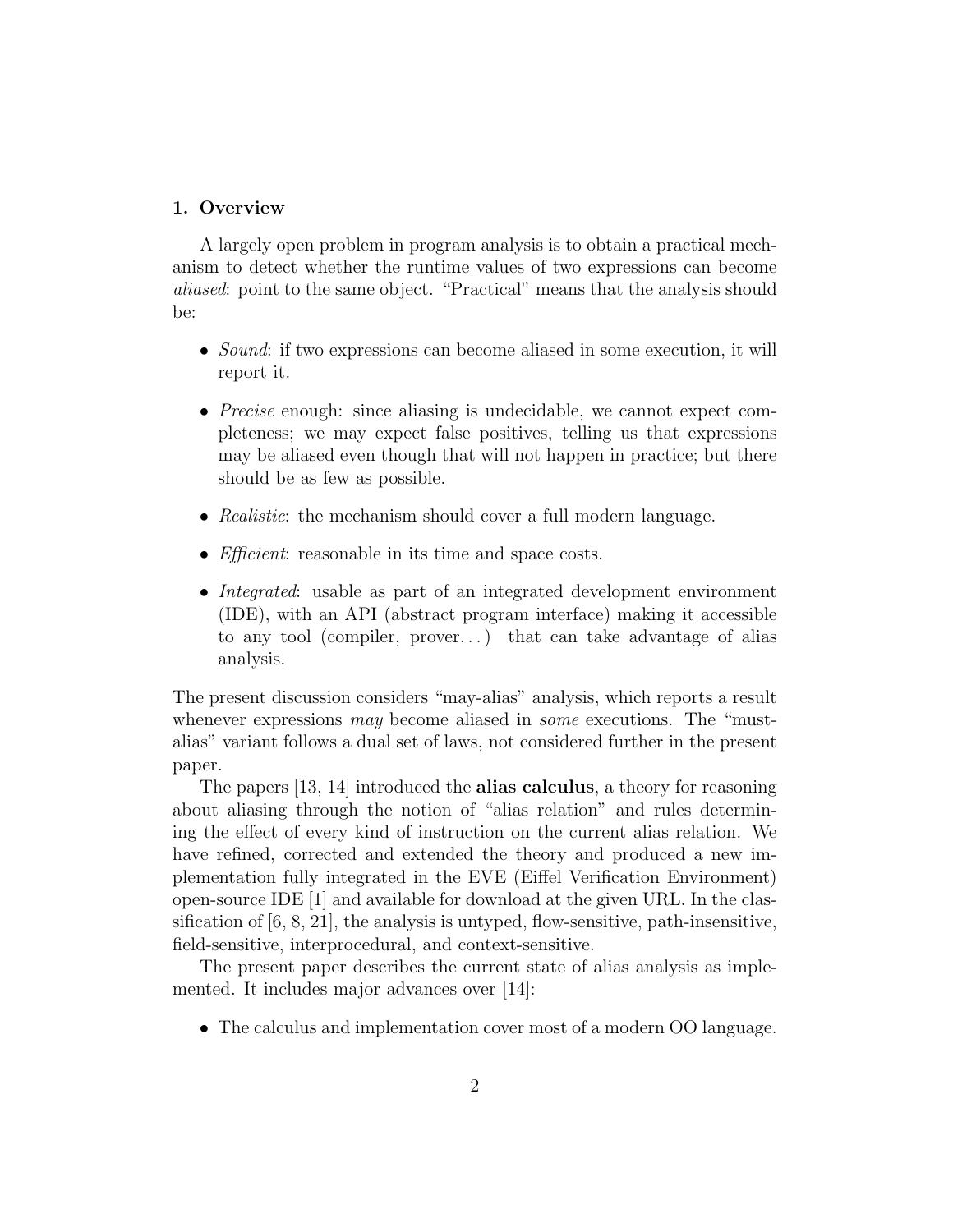- The implementation is integrated with the IDE and available to other tools.
- The performance has been considerably improved.
- A part of the calculus has been proved sound, mechanically, using Coq.
- An error affecting assignment handling in an OO context that has been corrected (see Section 3).
- New applications have been developed, in particular to *frame inference*.

Frame inference relies on a complement to the alias calculus: the *change* calculus, also implemented, which makes it possible to infer the "modifies clause" of a routine (the list of expressions it may modify) automatically. Applied to an existing formally specified library including "modifies" clauses, the automatic analysis yielded all the clauses specified, and uncovered a number of clauses that had been missed, even though the library, intended to validate new specification techniques (theory-based specification), had been very carefully specified.

Section 2 presents the general assumptions and section 3 the calculus. Section 4 introduces the change calculus and automatic inference of frame conditions. Section 5 describes the implementation and the results it yielded in inferring frame conditions for a formally specified library. Section 6 discusses related work. Section 7 presents the ongoing work concerning other applications, such as deadlock detection, and a new theoretical basis. Section 8 is a conclusion and review of open problems.

#### 2. The mathematical basis: alias relations

 $E$  denotes the set of possible expressions. An expression is a path of the form  $x,y,z...$  where x is a local variable or attribute of one of the classes of the program, or *Current*, and  $y, z, \ldots$ , if present, are attributes. Variables and attributes are also called "tags". Current represents the current object in OO computation (also known as "this" or "self").

An alias relation is a binary relation on E (that is, a member of  $\mathcal{P}(E \times E)$ ) that is symmetric and irreflexive. If  $r$  is an alias relation and  $e$  an expression,  $r/e$  denotes the set consisting of all elements aliased to  $e$ , plus  $e$  itself:  ${e} \bigcup \{x \in E \mid [x, e] \in r\}.$  An alias relation may be infinite; for example the instruction a.set  $u(a)$ , where a.set u assigns the u field, causes a to become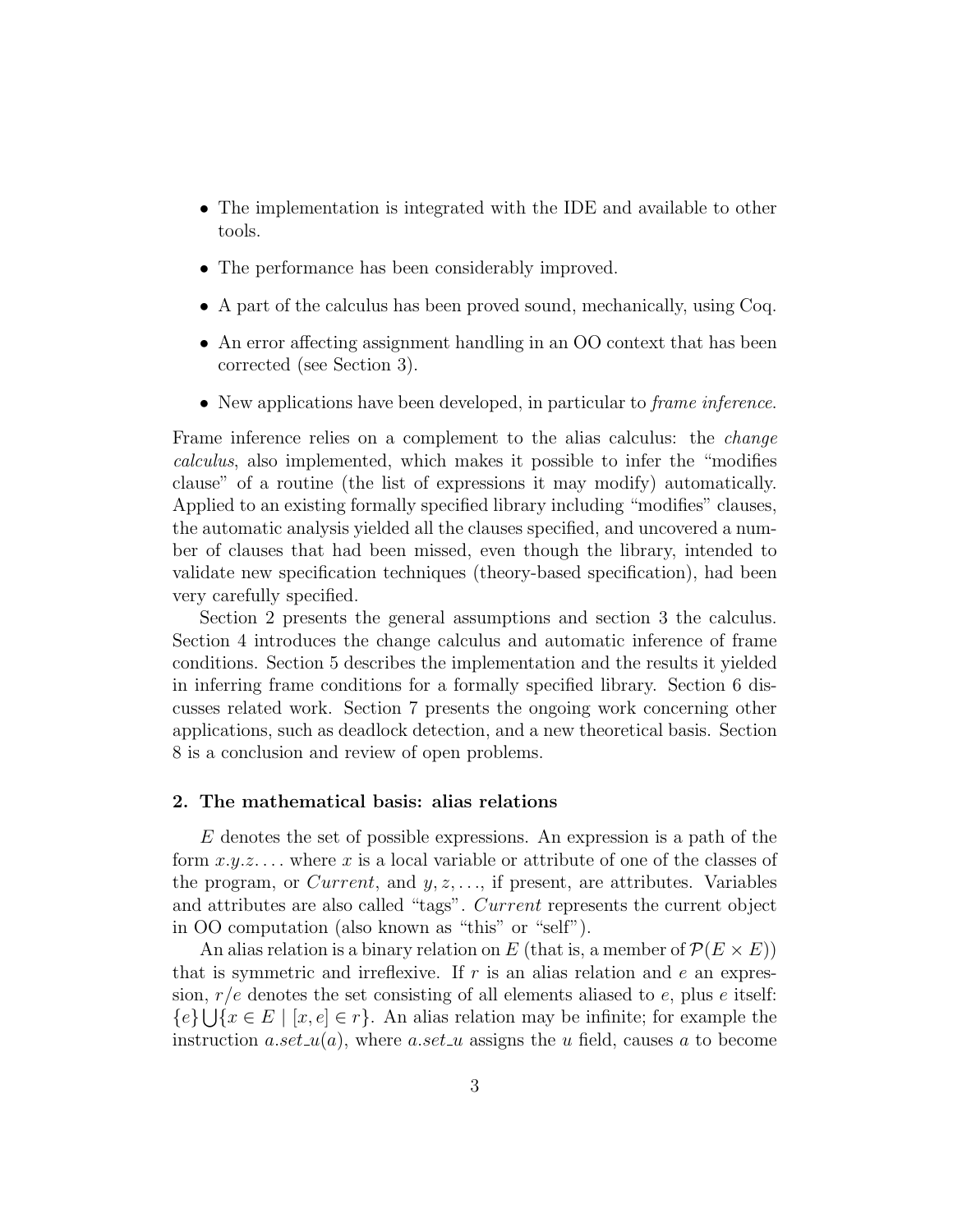aliased to  $a.u.u...$ , with any number of occurrences of the tag u; in this case the set  $r/x$  is also infinite.

Alias relations are in general not transitive, since expressions can receive different aliases on different branches of a program: if c then  $x := y$  else  $x := z$  end yields an alias relation that contains the pairs  $[x, y]$  and  $[x, z]$  but not necessarily  $|y, z|$ .

To define the meaning of alias relations, we note that the calculus cannot be complete, since aliasing is undecidable for a realistic language. It must of course be sound; so the semantics (section 7.2) is that if an alias relation  $r$ holds in a computation state, then any pair of expressions  $[e, f]$  not in r is not aliased (i.e.  $e \neq f$ ) in that state. Incompleteness means that some pairs of expressions might appear in  $r$  even though they cannot actually become aliased.

A convenient way to write an alias relation is the canonical form  $A, B, C, \ldots$  where each element is a set of expressions  $e, f, \ldots$ , none of them a subset of another; such a set is written  $e, f, \ldots$ . For example the above conditional instruction, starting from an empty alias relation, yields  $\overline{x, y}, \overline{x, z}$ . More generally  $\overline{A}$ , for a list or set of expressions A, denotes  $A \times A - Id_A$ , i.e. the "de-reflexived" (by removing any pair  $[x, x]$ ) set of all pairs of elements in A.

#### 3. The alias calculus

The alias calculus is a set of rules defining the effect of executing an instruction on the aliasings that may exist between expressions. Each of these rules gives, for an instruction  $p$  of a given kind and an alias relation r that holds in the initial state, the value of  $r \gg p$ , the alias relation that holds after the execution of p.

By itself the alias calculus is automatic: it does not require programmer annotations. Since it only addresses a specific aspect of program correctness, it may have to be used together with another technique of program verification, in particular Hoare-style semantics, which uses annotations. The relation goes both ways:

• If a routine's postcondition expresses a non-aliasing property  $x \neq y$ , the calculus can prove it (using lighter techniques than the usual axiomatic proof mechanisms).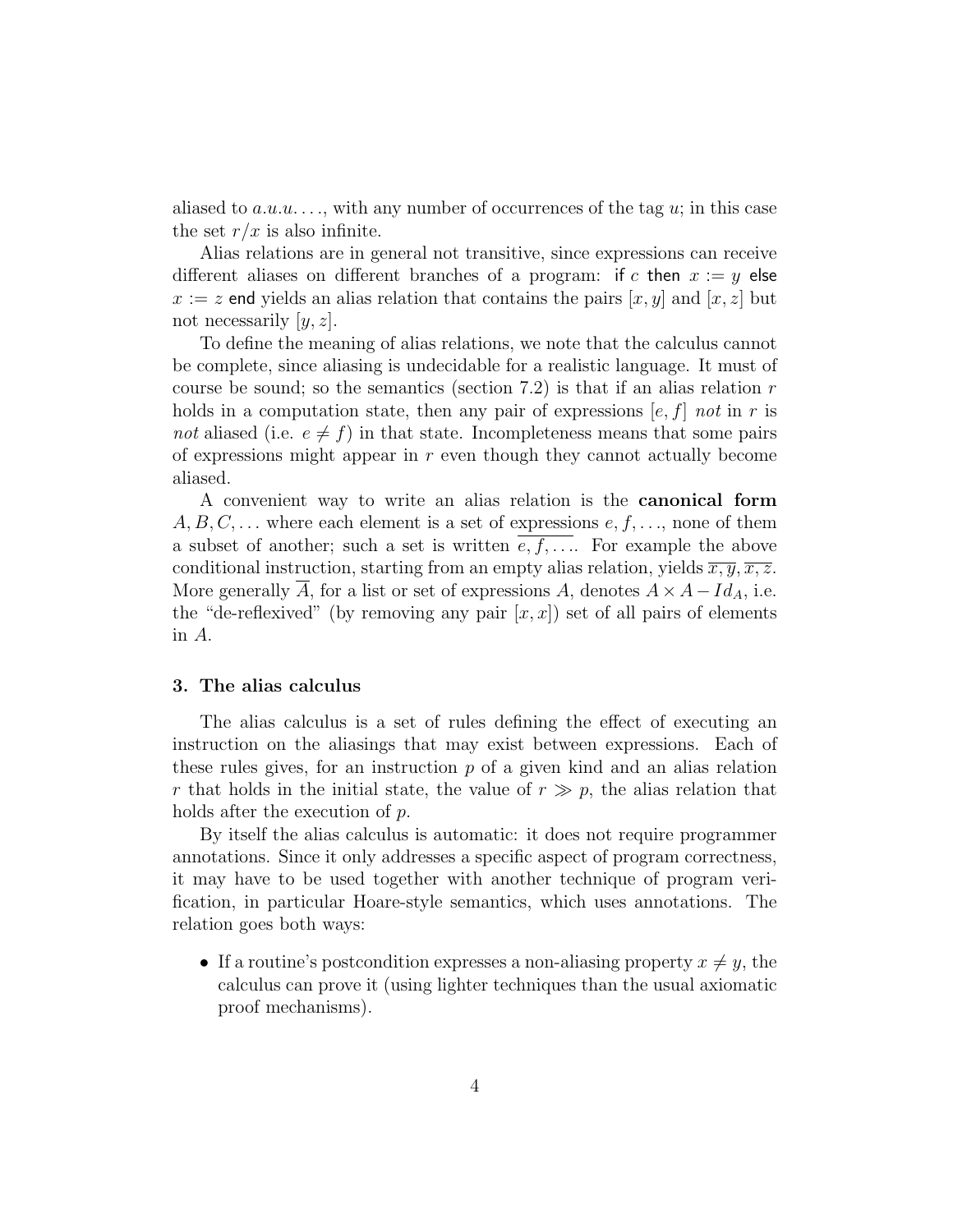• Conversely, the alias calculus may need to rely on properties established separately. In particular, it ignores conditional expressions; so in computing  $r \gg$  (if  $x \neq y$  then  $z := x$  end) where r contains  $[x, y]$ , it will yield a relation containing  $[x, z]$  even though x and z cannot actually become aliased. In many cases the resulting imprecision is harmless, but its removing requires help from other techniques. The solution takes the form of an instruction cut, such that  $r \gg (cut x, y)$ is obtained from r by removing the pair  $[x, y]$  and the pairs  $[x.e, y.e]$ for any expression e.

To support this complementarity with other verification techniques, the alias calculus uses the following conventions:

- It ignores the conditions in conditionals, writing them just then  $p$  else  $q$  end, and loops, written loop  $p$  end.
- It includes an instruction cut x, y, expressing that  $x \neq y$ . The cut instruction is not intended for use by programmers; rather, it is an annotation that can be inserted by another verification tool, such as a Hoare prover, whenever more precision is required and a condition is easy to establish. The most obvious example is a conditional instruction if  $x \neq y$  then p end, which would normally be understood as just then  $p$  end for the alias calculus; to make the analysis more precise, a verifier (even a very simple-minded one) can turn it into then cut  $x, y$ ; p end for the benefit of the alias analyzer. Note that the cut instruction is a safety valve designed for future use; in practice we have not encountered the need for it so far.

Here now is the calculus. The rules for control structures are:

 $r \gg (p; q) = (r \gg p) \gg q$  $r \gg$  (then p else q end) =  $(r \gg p) \bigcup (r \gg q)$  $r \gg$  (loop p end) =  $t_N$ , for the first N such that  $t_N = t_{N+1}$ , where  $t_0 = r$  and  $t_{n+1} = t_n \bigcup (t_n \gg p)$  (see below about finiteness)

For a creation instruction  $(x := new (...))$  in Java style) and a "forget"  $(x := null)$ :

$$
r \gg (create x) = r - x
$$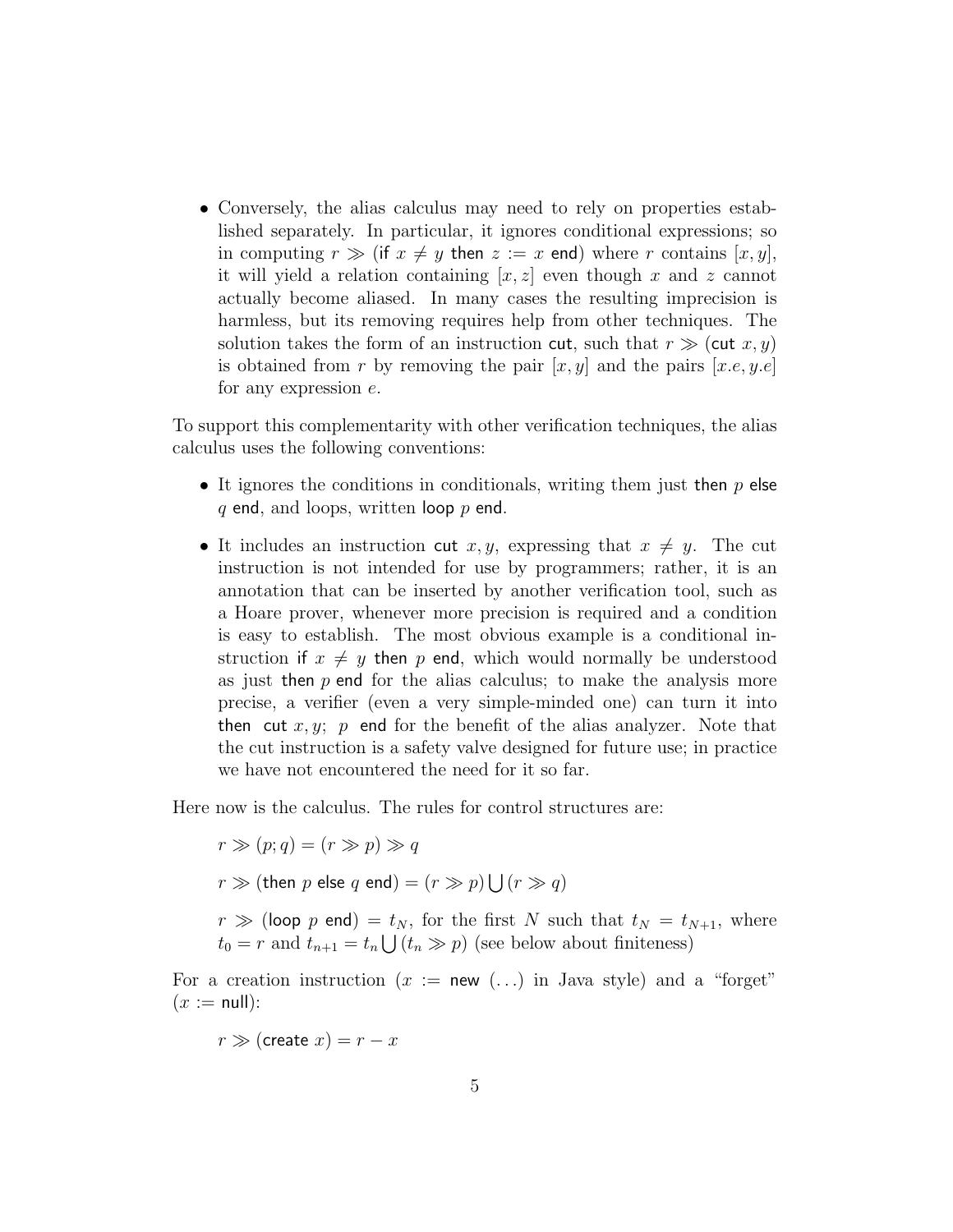$$
r \gg
$$
 (forget  $x$ ) =  $r - x$ 

where "-" is set difference generalized to elements  $(x \text{ stands for } \{x\})$ , relations and paths:  $r-x$  is obtained from r by removing all pairs of which one element is x.e (or  $e_0$ .x.e where  $e_0$  is aliased to *Current* in r). For "cut" we have:

$$
r \gg
$$
 (cut  $x, y$ ) =  $r - \overline{x, y}$ 

The rule for unqualified routine call, with  $l$  as the list of actual arguments, is:

$$
r \gg (call f(l)) = r[f^{\bullet} : l] \gg |f|
$$

where  $f^{\bullet}$  is the formal argument list of f,  $r[u:v]$  the relation r with every element of the list v substituted for its counterpart in  $u$ , and  $|f|$  the body of f.

The rule for qualified calls relies on a notion of "negative variable" [14, 15] to transpose the context of the call to the context of the caller:

$$
r \gg (x.\text{call } f(l)) = x.((x'.r) \gg \text{call } f(x'.l))
$$

where x' is the "negation" of x, with  $x'.x = Current$  and "." is generalized distributively to lists  $(x, \langle a, b, \ldots \rangle = \langle x.a, x.b, \ldots \rangle)$ , sets and relations.

The main instruction that creates aliasings, removing previous ones, is reference assignment:  $t := s$ . The assignment rule given in [14] was unsound (in the cases when any expression of  $r/s$  starts from expression of the form e.t where e is aliased to Current in r). The new rule has been proved sound in the semantics discussed in section 7.2. It can be expressed in several ways, of which the easiest to understand uses a fresh variable of (for "old  $t$ "):

$$
r \gg (t := s) =
$$
 given  $r_1 = r[ot = r/t]$  then  $(r_1 - t)[t = r_1/s - t] - ot$  end

with  $r[x = u]$  denoting the relation r augmented with pairs  $[x, y]$  where y is an element of u, and made  $dot$ -complete [14], that is to say extended with the following pairs:  $[u.a, v]$  for any t, u, v and a where  $[t, u]$  and  $[t.a, v]$  are alias pairs; and  $[t.a, u.a]$  for any t, u, a where  $[t, u]$  is an alias pair and a is in the domain of t.

In words, the assignment rule works as follows. Consider an instruction  $t := s$  being applied to an alias relation r. First, assign variable of to t and compute the resulting alias relation  $r_1$ . It is obtained from r by augmenting it with pairs  $[ot, y]$  for all  $y \in r/t$  (remember that  $r/t$  contains all aliases of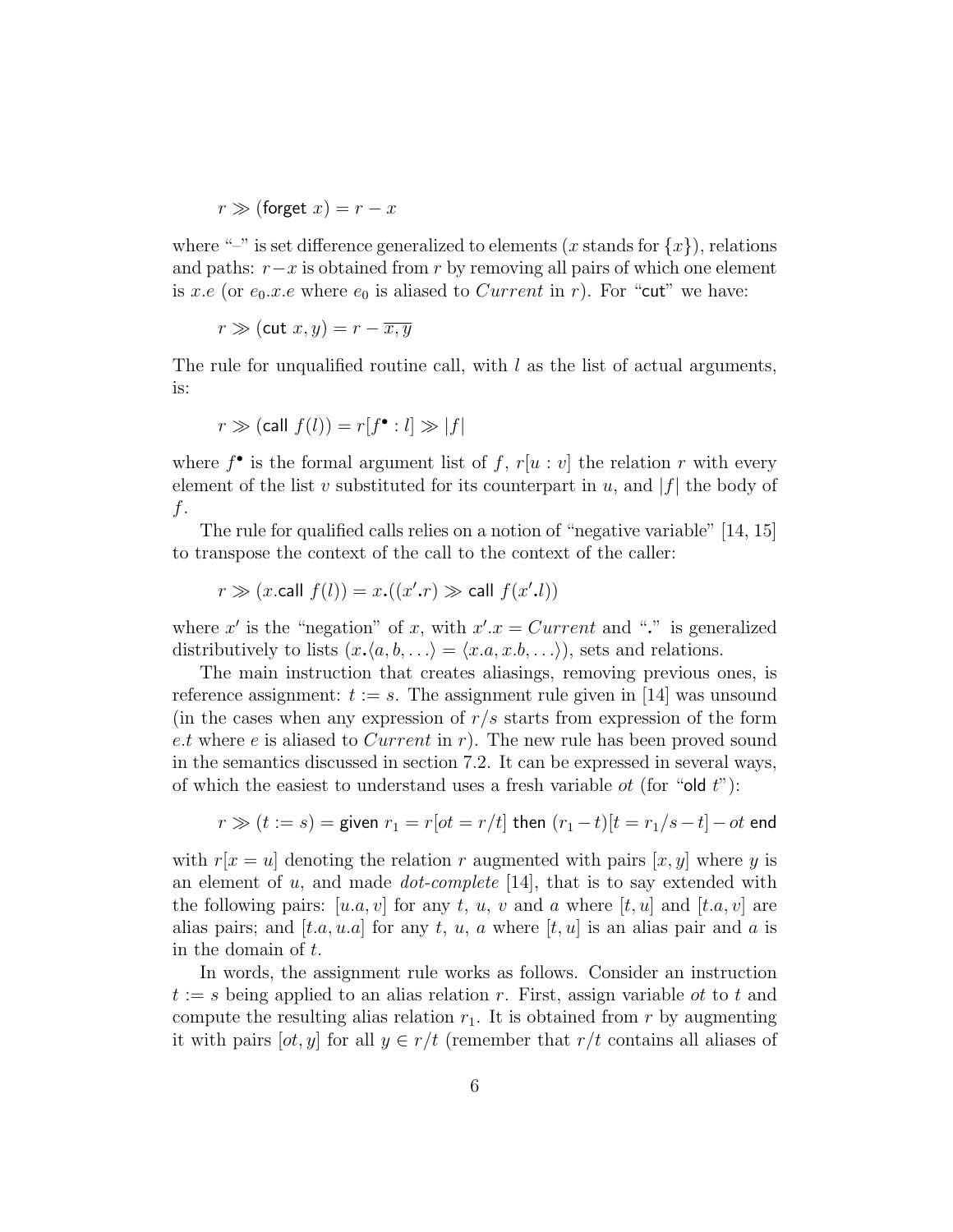t in r, including t) and making it dot-complete. Then remove from  $r_1$  all "redundant" aliases of expressions starting from  $t$  and similar. After that, assign t to s, that is to say add to the resulting alias relation all pairs  $|t, y|$ where y is a "non-redundant" alias of s in  $r_1$ . Make the resulting alias relation dot-complete, and, finally, remove "redundant" aliases of ot.

As an example, we compute  $r \gg (t := t.u.v)$  for  $r = \{[a.e, t.u.e] \mid e \in E\}.$ First,  $r/t = \{t\}$ , so  $r_1 = \{[ot.e, t.e], [a.e, t.u.e], [a.e, ot.u.e], [t.u.e, ot.u.e] \}$  $e \in E$ , and  $r_1 - t = \{[a.e, ot.u.e]| e \in E\}$ . Next,  $r_1/t.u.v = \{t.u.v, ot.u.v,$  $a.v\}, r_1/t.u.v-t = \{ot.u.v, a.v\}, \text{and } (r_1-t)[t = r_1/t.u.v-t] = \{[a.e, ot.u.e],$  $[a.v.e, t.e], [a.v.e, ot.u.v.e], [t.e, ot.u.v.e] \mid e \in E$ . Therefore,  $r \gg (t := t.u.v)$  $\{[a.v.e, t.e] \mid e \in E\}.$ 

Another example demonstrates how the alias calculus works for programs with compound constructions. Consider a program in Eiffel: if  $x \neq y$  then x.set  $a(b)$  else y := Void end. This program has one-argument routine set  $a(b)$ performing  $a := b$  with respect to local object. Applying transformations described above to this program starting from the alias relation  $R = \overline{x, y}$ yields the following alias relations at every step:

| then               | $R = \overline{x, y}$ |
|--------------------|-----------------------|
| cut $x, y$         | $R = \emptyset$       |
| $x$ .call set_a(b) | $R = \emptyset$       |
| else               | $R = \overline{x, y}$ |
| forget $y$         | $R = \overline{x, y}$ |
| end                | $R = \emptyset$       |
| end                | $R = \emptyset$       |

The most intriguing line in this example is the instruction x.call set  $a(b)$ . The alias calculus rule for this instruction starting from  $R = \emptyset$  works as follows: since  $x'.R = \emptyset$ , we compute  $x.(\emptyset \gg \text{call set}_a(x'.b)) = x.(\emptyset \gg a := x'.b) =$  $x.\{[a.e, x'.b.e] \mid e \in E\} = \{[x.a.e, x.x'.b.e] \mid e \in E\} = \{[x.a.e, b.e] \mid e \in E\}.$ 

Since alias analysis cannot be complete, the calculus introduces possible imprecisions (over-approximations); it is important to understand where they actually lie. In fact, the above rules are precise. Over-approximations come from ignoring conditions in conditionals and loops, such as  $c$  in if  $c$  then  $a$  else b end. It is possible to remove some imprecision of this kind by introducing cut instructions (normally, as noted, not manually but as annotations generated by a verifier).

The implementation of the calculus introduces another source of possible imprecision. In an OO language with unbounded runtime object structures,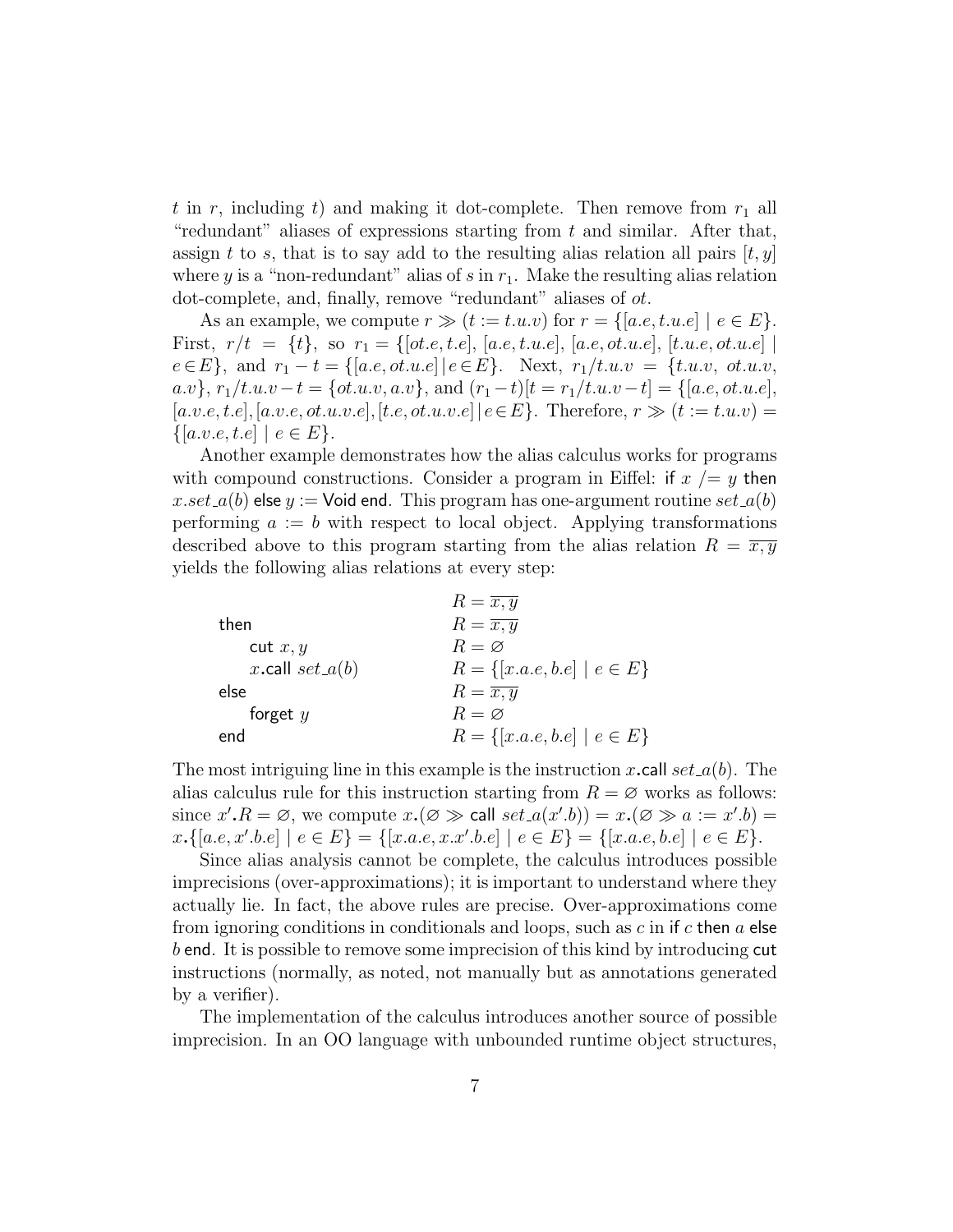the alias relation may be infinite. To stick to finite structures the implementation must cut off the graph. The first idea [14] is to limit ourselves to M, the maximum length of a path appearing in an expression of the program (including contracts, especially postconditions). This is, however, not sufficient; in a case such as:

$$
a := \text{first}; \ a := a.\text{right}; \ a := a.\text{right}; \ \ldots \ - n \text{ times}
$$
\n
$$
b := \text{first}; \ b := b.\text{right}; \ b := b.\text{right}; \ \ldots \ - n \text{ times}
$$

where  $n > M > 1$ , the expressions a and b, both of length  $\lt M$ , become aliased to each other through being both aliased to an expression of length greater than M that does not appear in the program:  $first.right.right...$  (n "right" tags). A similar problem arises for code containing loops:

 $a := \text{first}$ ; loop  $a := a.\text{right end}$ ;  $b := first$ ; loop  $b := b$ . *right* end;

The implementation and the formal model use a maximum path length  $L \geq M$  and treat any expressions longer than L as aliased to all expressions. This technique introduces imprecision but retains soundness. In the future it may be improved using type information (in a statically typed language  $e$ and  $f$  can only be aliased if their types are compatible; also in polymorphic version of the qualified call rule we replace the resulting alias relation by the union of similar alias relations for all features corresponding to inherited classes). Unlike some of the approximations found in the alias analysis literature, where the equivalent of  $L$  is very small, our  $L$  can run into large values.

## 4. The change calculus and frame condition inference

One of the key problems of software verification, still largely open for OO programs, is frame analysis: determining what an operation does not change. Current solutions, following in part from tools such as ESC/Java [2] and its successors, assume that the programmer writes a "modifies clause" listing the expressions whose value may change. (As a matter of syntactic taste we prefer the keyword "only" to "modifies", since the goal is not to list expressions that will change, but to specify that any expression not listed will not change.) Writing such clauses is, however, tedious. It is hard enough to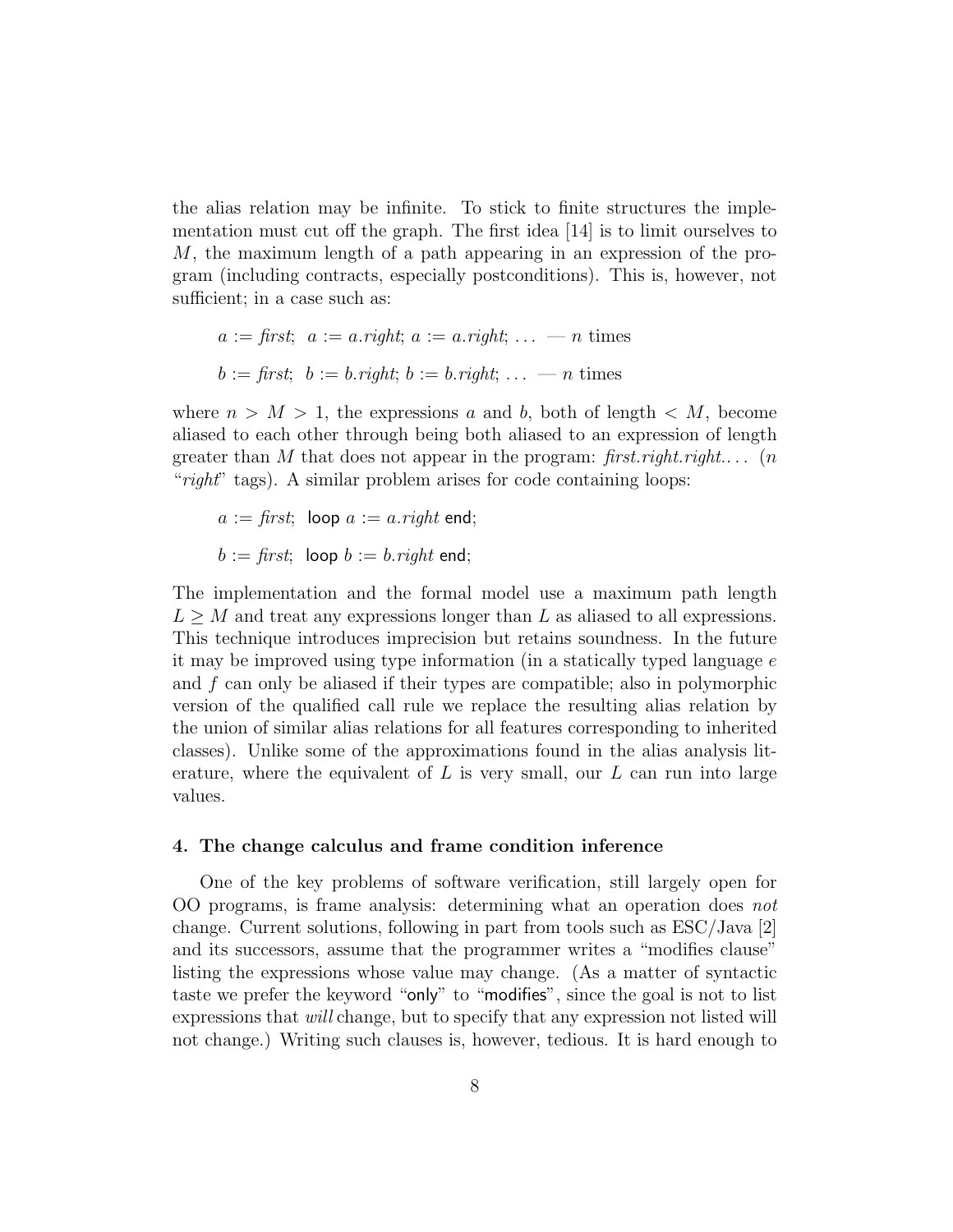convince programmers to state what their program does; forcing them in addition to specify all that it does not do may be a tough sell. We find it desirable, as much as possible to infer the "modifies" clauses.

The alias calculus opens the way to such an approach by enabling a *change* calculus (as an abbreviation for may-change calculus) which, for any instruction  $p$ , yields  $p$ , the set of expressions whose value may change as a result of executing  $p$ . Like the alias calculus, the change calculus is an overapproximation: for soundness  $p$  must include anything that changes, but conversely an expression might appear in  $p$  and not change in some executions of p, or even (as a sign of our incompetence, inevitable because of undecidability) in none of them. The basic rules of the calculus are  $(r$  is the alias relation in the initial state,  $r/x$  is the set of aliases of x plus x itself, and "." distributes over sets):

$$
\begin{array}{ll}\n\underline{t := s} & = (r/Current).t \\
\underline{p; q} & = \underline{p \cup q} \\
\underline{then \ p \ else \ q \ end} & = \underline{p \cup q} \\
\underline{loop \ p \ end} & = \underline{p \cup p^2 \cup p^3 \cup \ldots} \\
\underline{I} & = [f][l : f^{\bullet}] \\
\underline{I} & = [f][l : f^{\bullet}]\n\end{array}
$$

The most important rule, requiring alias analysis, is for qualified calls:

$$
\mathsf{call}\; x.f(l) \qquad \qquad = (r/x) \text{ . call } f(x'.l)
$$

where, as before, "." distributes over sets and  $y.x' = Current$  if x and y are aliased in r. The rule states that for any u that f may change, call  $x.f(l)$ may change not only  $x.u$  but also  $y.u$  for  $y$  aliased to  $x.$ 

The change calculus, implemented on top of the alias calculus thanks to this rule, enables us to infer frame conditions. This inference is a possible over-approximation. It makes it possible to verify programmer-supplied "modifies" clause in the following way. Let  $p_c$  be the set of expressions that can change as a result of the execution of an instruction p, typically a routine call. Let  $p_m$  be the list of expressions in the "modifies" clause. The clause is sound if and only if

$$
p_c \subseteq p_m \tag{1}
$$

For theoretical reasons (undecidability) and practical ones (tool limitations), the verification cannot compute  $p_c$  exactly; instead it computes p. Assuming soundness of the change calculus (and hence of the alias calculus), we have the guarantee that

$$
p_c \subseteq p \tag{2}
$$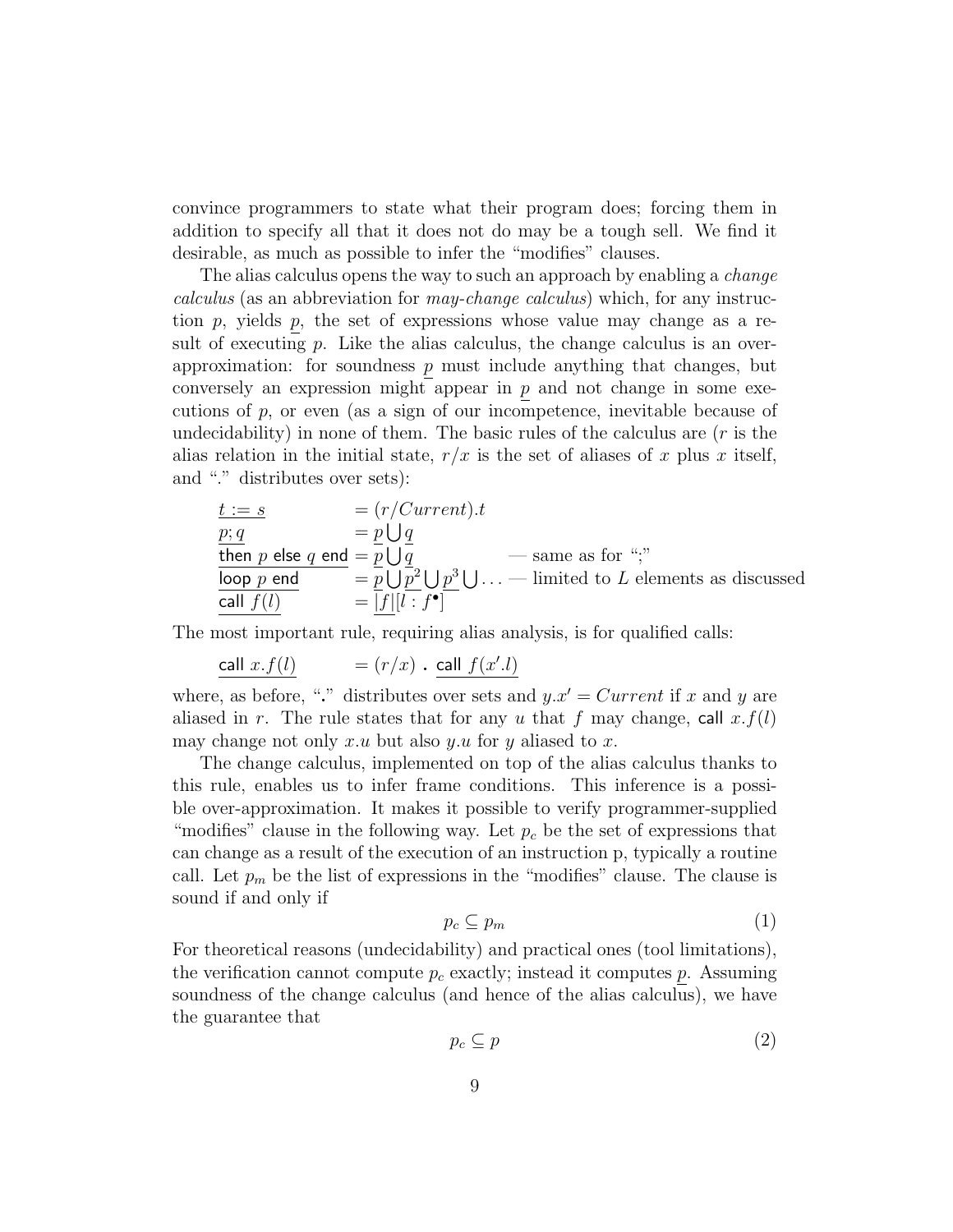In other words, p is a possible over-approximation of the actual change set. Then if a tool such as our implementation is able to compute  $p$ , a compiler can examine the program and its annotations to ascertain the property

$$
p \subseteq p_m \tag{3}
$$

which guarantees (1) and hence the correctness of the "modifies" clause.

In our work towards an integrated development and verification environment as discussed in next section, we intend, for the reasons mentioned above, not to include syntactic support for a "modifies" (or only) clause. Instead we simply consider that any expression not listed in the postcondition (ensure) of a routine must remain unchanged. An informal survey of specifications in JML libraries validated this approach by indicating that in the practice of specification every expression  $e$  listed in a "modifies" clause also appears in the postcondition. For any exceptions to this observation it is always possible to include a special predicate involved (e).

This convention has not yet been applied on a large scale. Until it is, we are validating the calculus on code with explicit "modifies" clause, as discussed in section 5.

#### 5. Implementation, and results of frame inference

The alias and change calculi described in previous sections have been fully implemented. Earlier papers [13, 14] described a prototype stand-alone implementation. The present implementation is integrated in EVE [1], the research version of EiffelStudio, a modern integrated IDE covering the full Eiffel language. On a standard laptop computer, the time to analyze a class from a kernel library ranges from less than a second for simple classes to 7 minutes for a two-way linked tree class (about 4.5 seconds per feature) with a na¨ıve implementation that recomputes the alias relation from scratch for every analyzed feature without any optimization to avoid repetitive analysis. We are working to improve the performance so as to allow immediate user feedback even for large classes.

To assess the approach we performed change analysis on a formally specified library, EiffelBase+ [19]. The library has the attraction of providing "full contracts" that specify all properties; for example the postcondition of a "push" operation for stacks states not only that the number of elements has been incremented by one and that the new top is the routine's argument,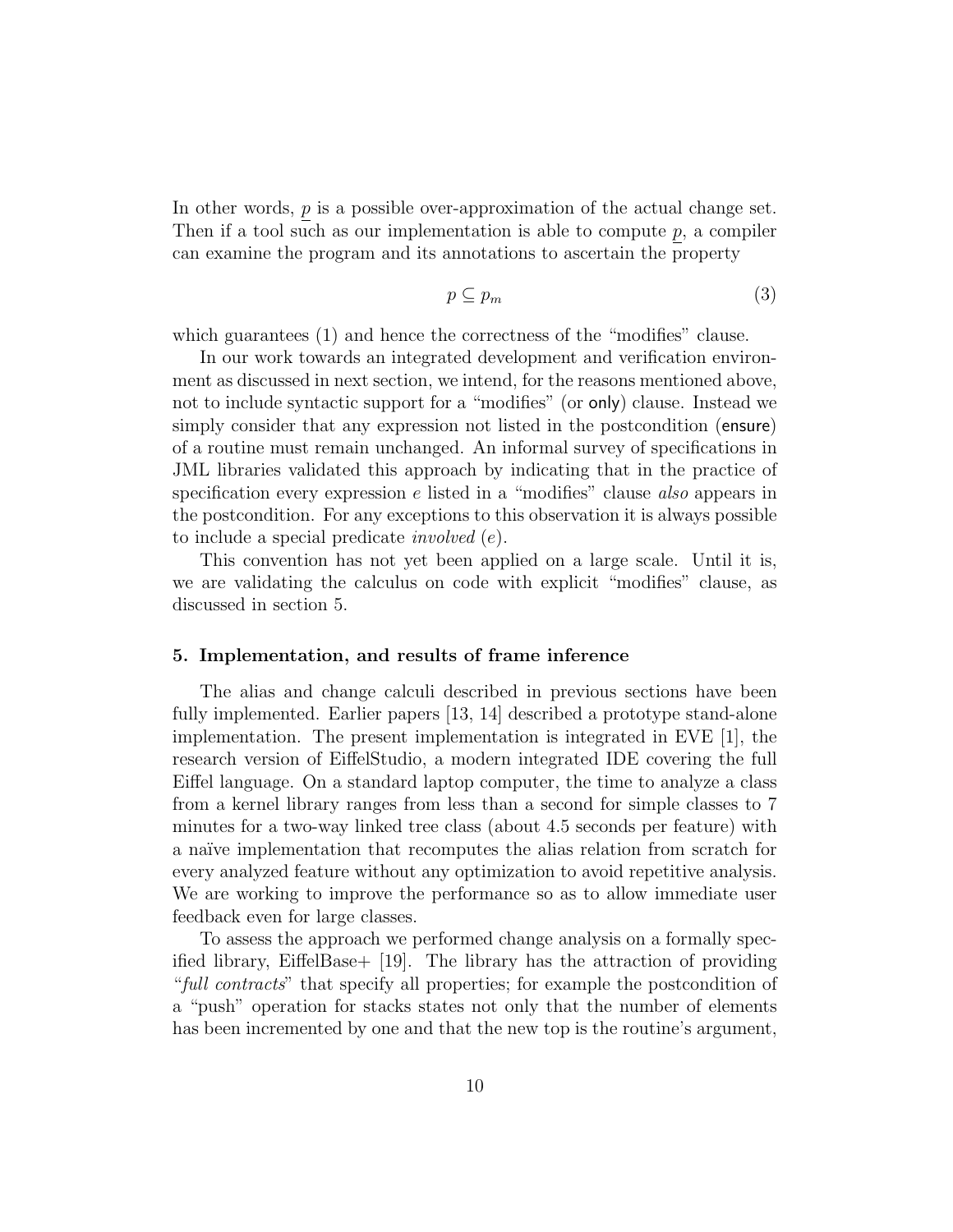but also that the previous elements remain. EiffelBase+ also has the characteristic of having been written very carefully, since it is intended to support full verification.

EiffelBase+ currently includes "modifies" clauses. Since the specification style relies on mathematical "model queries" (theory-based specification, also known as specification variables [7]), these clauses list such queries, not directly the program attributes (fields). An example model query, for class STACK, is sequence, which gives the associated sequence of elements. Running the analysis required mapping attributes to model queries. In most cases the correspondence is straightforward: many model queries map directly to attributes. In a few cases, the model query has no direct attribute counterparts; for example, the model query *sequence* of *LINKED\_LIST* is computed by traversing all elements of the list.

We ran the frame inference on 36 classes with 278 "modifies" clauses, detecting a number of missing or different "modifies" specifications; for example, the analysis reports that routines *disjoint* and *is\_subset* of a class ARRAYED\_SET can modify the attribute *index*, not listed in the "modifies" clause. The full results with detailed analysis of found differences are available at  $http://sel.ifmo.ru/results/alias/EiffelBase+/.$ 

For 614 analyzed features, 592 (96%) "modifies" clauses could be mapped from model to source code. For that code the analysis yielded 100% of the needed "modifies" clauses. The rest (4%) relied on an Eiffel-specific mechanism, which the analysis does not yet support: redeclaring a function as an attribute in a descendant. The summary of the analysis is given in Table 1.

The analysis reported more changed values than specified in the "modifies" clauses. We manually checked that 7 of the inferred clauses indeed reveal unique errors showing a discrepancy between specification and implementation. This result is all the more significant that EiffelBase+, as noted, is carefully written and designed for formal verification; the library has been extensively tested as reported in [19]. (A testing effort using the AutoTest tool for Eiffel [11], posterior to the release and independent from the present work, found 5 of the errors, but missed the other two.)

The analysis also detected 7 unnecessary "modifies" specifications: values listed in the specification but not actually changed by the implementation. Four of these were simply superfluous and could be removed. The remaining 3 were inherited "modifies" specifications; further investigation revealed that they reflected inconsistencies caused by underspecified ancestor contracts.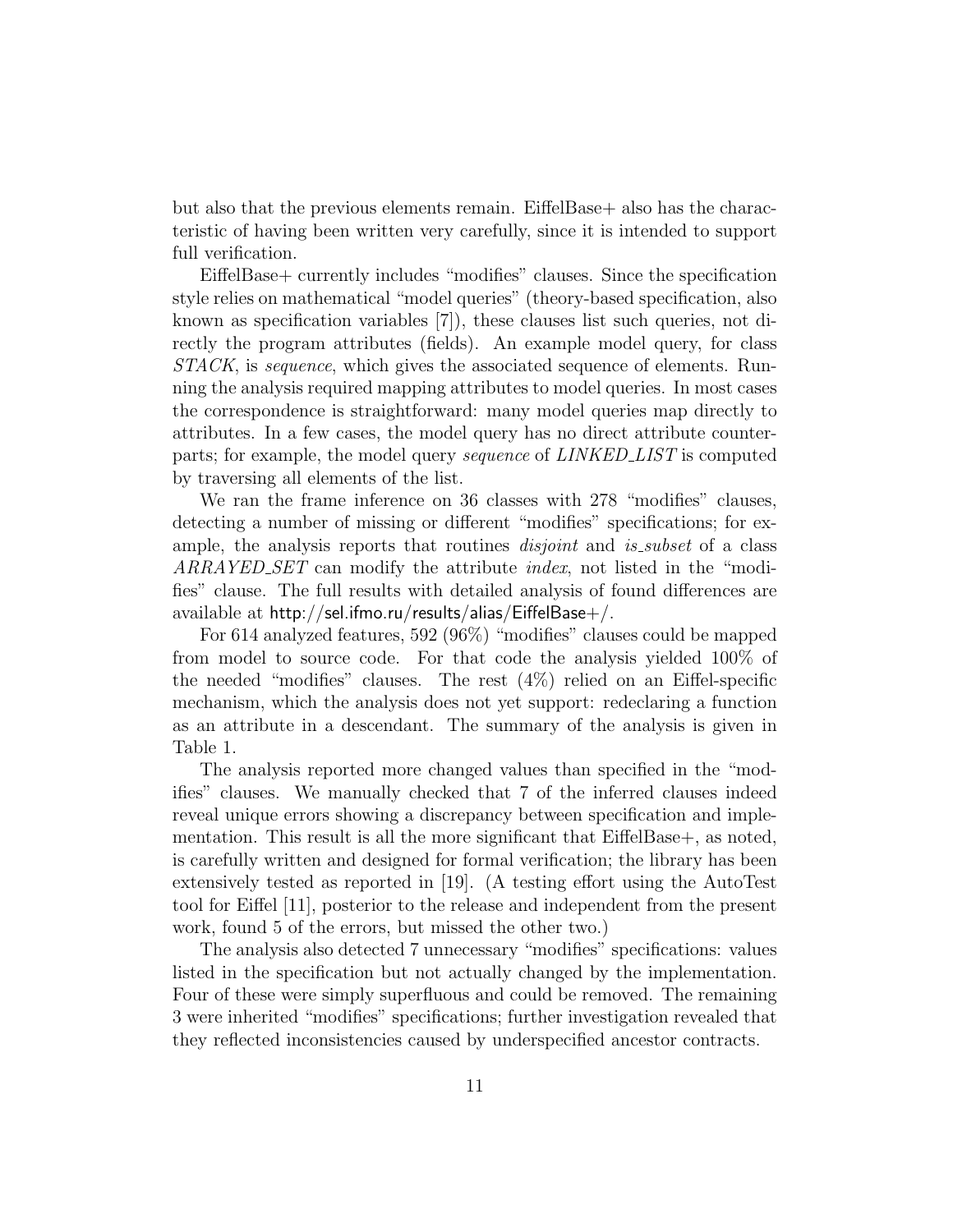Table 1: Frame inference experimental results

| 614 |     | Total number of features                     |                                                        |                                                     |  |
|-----|-----|----------------------------------------------|--------------------------------------------------------|-----------------------------------------------------|--|
|     | 22  | Not mapped due to implementation constraints |                                                        |                                                     |  |
|     | 592 |                                              | Mapped                                                 |                                                     |  |
|     |     | 514                                          | Code and "modifies" clauses matches                    |                                                     |  |
|     |     |                                              | Missing "modifies" clauses (code/contract discrepancy) |                                                     |  |
|     |     |                                              | Unnecessary "modifies" clauses                         |                                                     |  |
|     |     |                                              | 4                                                      | Redundant ("modifies" clauses can be removed)       |  |
|     |     |                                              | $\mathcal{S}$                                          | Redundant in descendants                            |  |
|     |     | 64                                           | False positives                                        |                                                     |  |
|     |     |                                              | 46                                                     | Variable backup-restore (dangerous with exceptions) |  |
|     |     |                                              | 15                                                     | Simplistic array representation                     |  |
|     |     |                                              | 3                                                      | Unreachable code                                    |  |

There were 64 (11%) false positives (clauses inferred but not needed). Of these, 3 were found to reflect actual changes but in unreachable code due to defensive programming in the library. The majority, 46, correspond to the case of a value that the code actually changes, after backing it up, but then restores from the backup. Here the change calculus correctly returns that the value has been changed, twice or more in fact, and other mechanisms are required to find out that the changes cancel each other out. However manual inspection shows that such temporary changes are dangerous in presence of exceptions [17]. If a value is not reverted back at the time of an exception, the object may remain in an unexpected state.

The remaining 15 (2.5% of the total) are the genuine false positives; they are due to the implementation's model of arrays, which does not distinguish between changes to array items and to array size, and which we hope to improve.

The experiments yield the following lessons.

- 1. Ignoring the temporary problem of functions redeclared into attributes, the change calculus reports 100% of expected "modifies" (frame) properties.
- 2. It succeeded in pointing out missing "modifies" specifications.
- 3. It also detected unnecessary "modifies" specifications.
- 4. The number of false positives is limited, and most of them correspond to values actually changed then restored. Better array handling should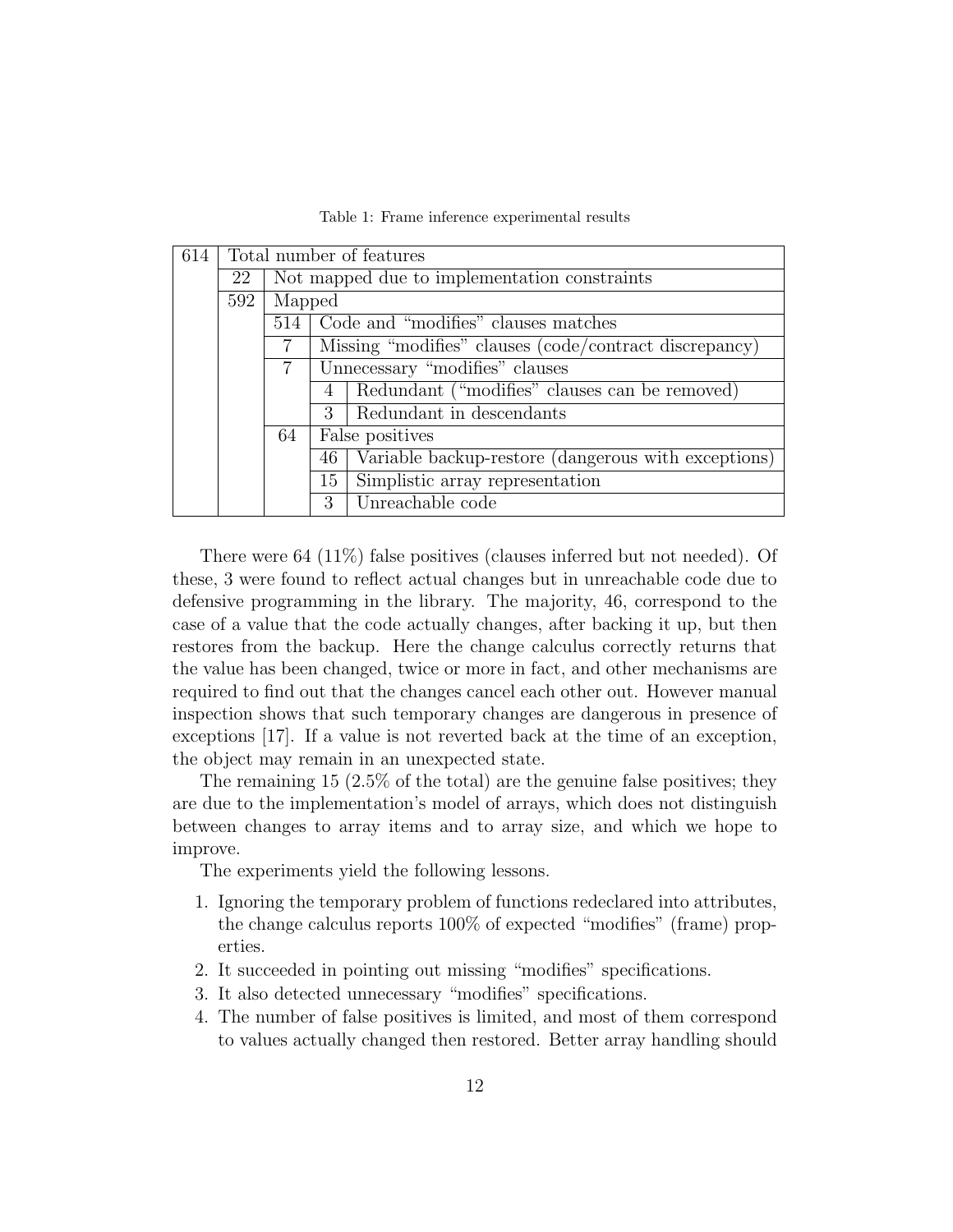entirely limit false positives to this category, plus changes in dead code (which merit attention anyway).

5. If "modifies" specifications rely on model queries (an approach that is not currently dominant, but which we find the most appropriate), the problem remains of mapping attributes to model queries. For the current experiments we performed the mapping manually, but an automatic approach appears possible.

We find these results promising, opening the possibility that automatic alias and change analysis will become a standard component of program verification.

## 6. Related work

There is a considerable literature on alias analysis, in particular for compiler optimization. We only consider work that is directly comparable to the present approach.

# 6.1. Alias analysis rules

There are different approaches to compute alias information for programs. All of them, including classic iteration-based variants converging to a fixed point and equation-based techniques as in [16], define a set of rules that help compute alias information. The rules are associated with program elements, expressions and instructions (statements), and specify how they affect the model elements used to compute alias information. In C-like languages this usually includes  $[5, 9, 16]$ :

$$
Address-of/Alice \ (y = \& x)
$$
\n
$$
Load \ (y = *x)
$$
\n
$$
Copy \ (x = y)
$$
\n
$$
Store \ (*x = y)
$$

Here we only mention the differences for the assignment instructions, but depending on the level of the language there could be some more instructions and associated rules. For example, [21] uses an intermediate language, RTL, to perform the analysis.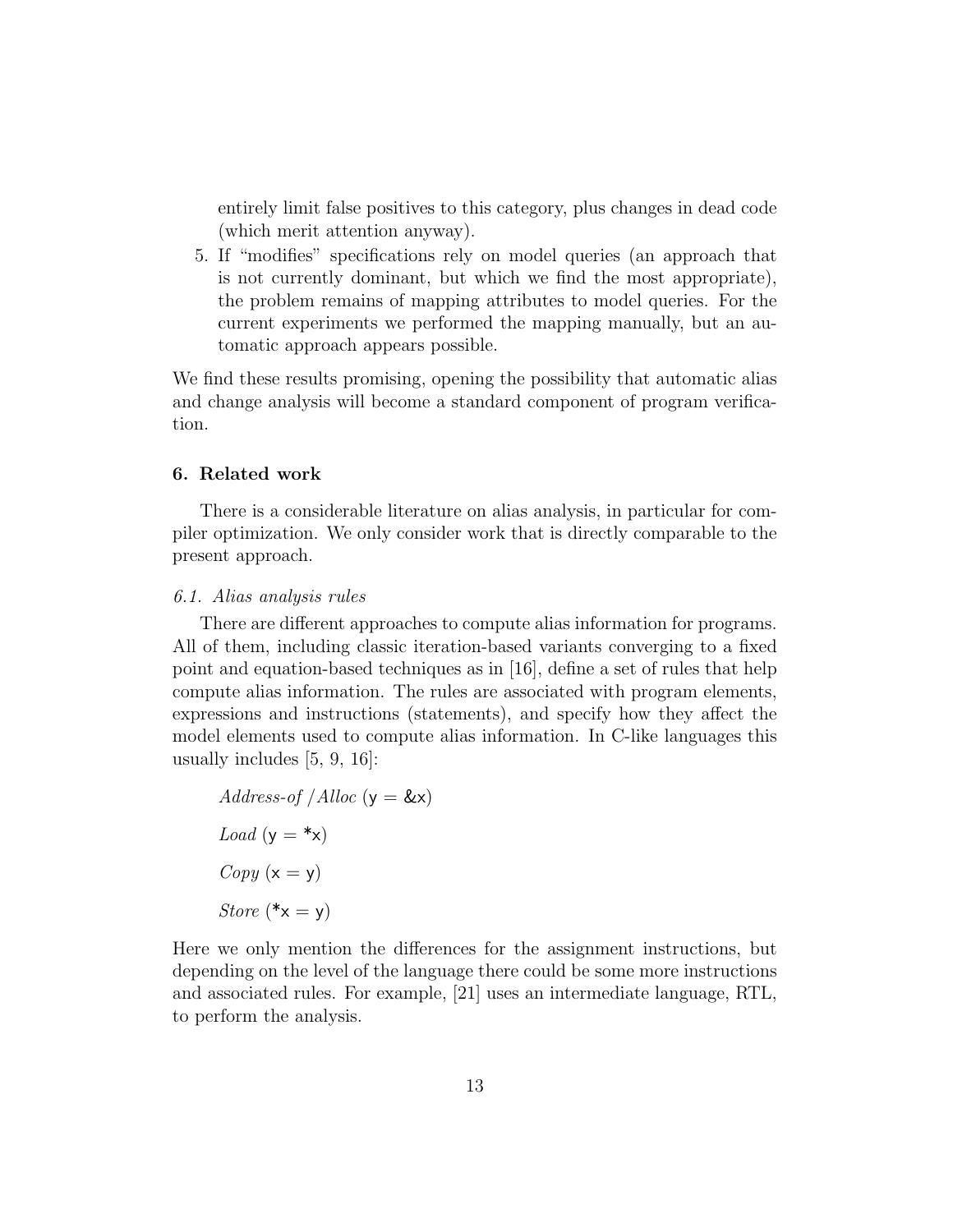Many of the earlier approaches address C or languages of that level; the present work has been applied to a full-fledged object-oriented language. In an OO context some of the instructions may become unnecessary. In particular, there is no notion of plain pointers. They are replaced by class fields [27]:

$$
New (x := new O)
$$
  

$$
Load (y := x.f)
$$
  

$$
Assign (x := y)
$$
  

$$
Store (x.f := y)
$$

The rules can be simplified even further when an OO language, such as Eiffel, in line with the information hiding principle, disallows remote modification of an object field  $(x.u := a must be written x.set_u(a) using a setter set_u);$ then there is no need for Store. The formalism and implementation of the present work rely on that assumption but can be generalized to languages accepting direct setting.

Many earlier approaches are flow-insensitive: in  $a := b$ ;  $a := c$  they will find that a can be aliased to both b and c. Such imprecision is unacceptable for the applications examined in the present work, such as change analysis and frame inference. An example of flow-sensitive analysis is [5], but it too introduces imprecision, in particular in its handling of assignment. As compared to such work the high precision of our approach is obtained at the expense of performance, although we hope to improve it.

The analyses of which we are aware compute the alias information using only instructions that may change the object state or a variable value. It is also useful to introduce constructs that do not change any state, but do change the alias information; they include, as described in section 3, instructions asserting equality such as cut asserting  $x \neq y$ . (Our work also uses bind, which asserts  $x = y$ .) We do not know of other alias work using such instructions. They make it possible to take advantage of Hoare-style assertions for alias analysis, rather than simply ignoring them, and may provide a way to combine may-alias and must-alias analysis as suggested in [3].

As in some other inter-procedural analyses [3, 4], the information computed for every routine is recorded for later use to avoid unnecessary recomputation.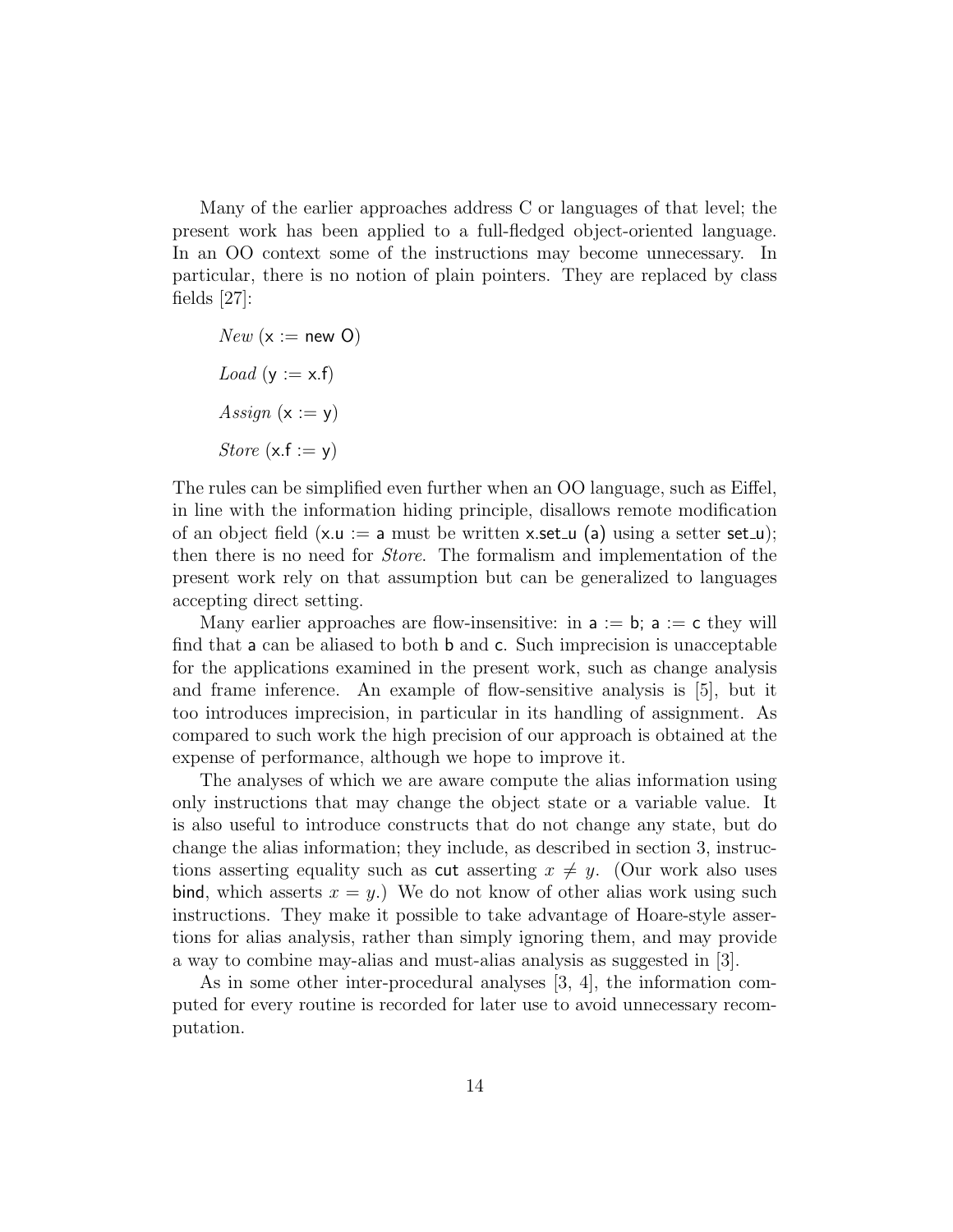#### 6.2. Soundness proof

This paper mentions a partial proof of soundness in section 7.2. A soundness proof for alias analysis appears in [21], using Coq as in the present work. The proof in [21], however, applies to C, through an intermediate language. The proof mentioned here, and the underlying theory (alias calculus), apply directly to the programming language. In addition, that programming language is not C but an OO language.

## 6.3. Frame condition inference

Automated support for code verification is a well-known problem that has been tackled in the past two decades with increasing success. The approaches range from static analysis [24] to dynamic contract inference [18]. Instead of the contracts in general here we focus on frame conditions. This is similar to the work described in [20], but it is done in the context of a safe objectoriented language. The analysis is performed on a whole program. It might be possible to use frame conditions specified in the source code, e.g. dynamic frames [7] to achieve modularity, but we left it for future research.

According to [19], the completeness of the contracts is an important condition for realistic program verification. The contracts should include not only pre- and postconditions but also "modifies" clauses that list all the data affected by the particular method of a class. It turns out [20] that 90% of such information can be obtained automatically. Our experiments confirm this estimation. However in our setting the most part of inaccuracy was caused by backup-restore operations. This is somewhat close to the caching issues mentioned in [23] where authors traded soundness for usability. Our implementation preserves soundness for the cost of several false positives.

The frame conditions could also be proved with must-alias analysis, or even by applying may-alias and must-alias analyses together as described in [3]. For every attribute x of a class the following property could be checked at routine exit:  $x = \text{old } x$ , where old x stands for the value of x on routine entry. Indeed, must-alias analysis would tell whether this expression is always true. But then the problem is to apply must-alias analysis to all the (possibly nested) attributes of reachable objects and that does not seem practical.

In [17] it is demonstrated that in the presence of exceptions postconditions should be specified in two parts: one for a normal case and one for an exceptional. Our change analysis computes the union for both cases and highlights that backup-restore operations may not be ideal when combined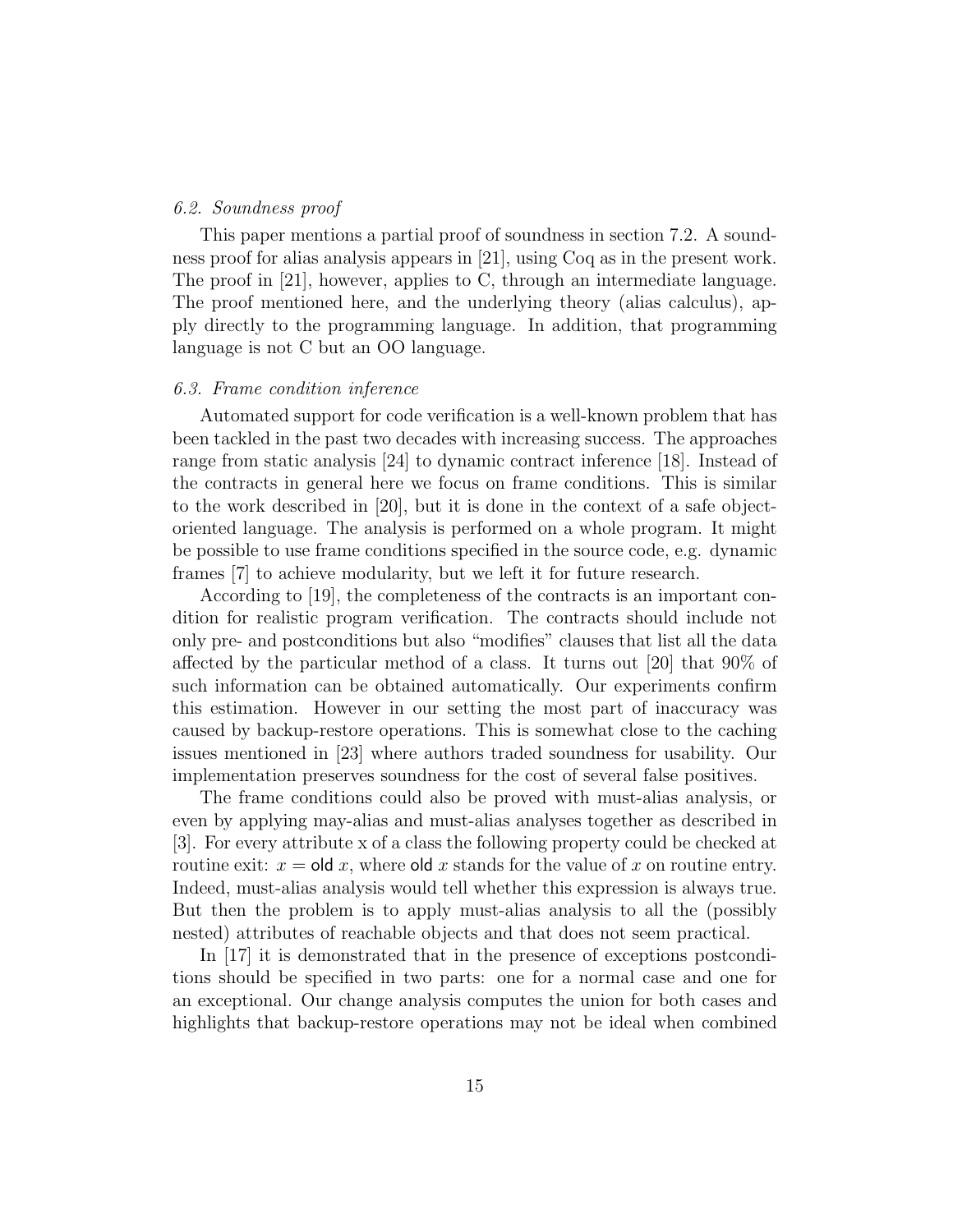with exceptions. Additional research is required to find most convenient way to express the two cases in specifications.

# 7. Future work

Alias analysis can have many applications beyond frame inference. Section 7.1 sketches one of them, deadlock detection. Section 7.2 presents a theoretical improvement leading to better performance and precision of alias analysis. Both of these reflect work in progress.

# 7.1. Deadlock analysis

The SCOOP concurrency model makes no firm difference between computational mechanisms and resources, all captured by the notion of "processor". For example, in the SCOOP solution of "Dining philosophers", both philosophers and forks are objects residing on their own processors. A processor can access objects handled by another processor by explicitly reserving that object's processor.

The SCOOP reservation mechanism reduces the risk of deadlock by reserving any number of objects atomically, through the syntactical device of argument passing:  $r(a, b, \ldots)$  reserves all the processors of the objects associated with  $a, b, \ldots$  For example a philosopher will execute *eat* (*left\_fork*, right fork). It remains possible, however, to create "Coffman deadlocks" whereby a set of processors reserve each other circularly. The difficulty of detecting them is that processors are known from object references, which may be aliased. Alias analysis may help find possible cycles by considering, in every class, any variable which is declared as separate (meaning that the object may have a different processor) as aliased to its processor, and looking for cycles in the reservation graph. We are currently implementing this technique.

#### 7.2. Towards a better mathematical basis: alias diagrams

The mathematical basis for the present article is the notion of alias relation. A new model under development, alias diagrams, is intended to improve the rigor of mathematical description and find more effective representation of pointer aliasing properties. Depending on the context, the alias relation or alias diagram may be the more convenient view.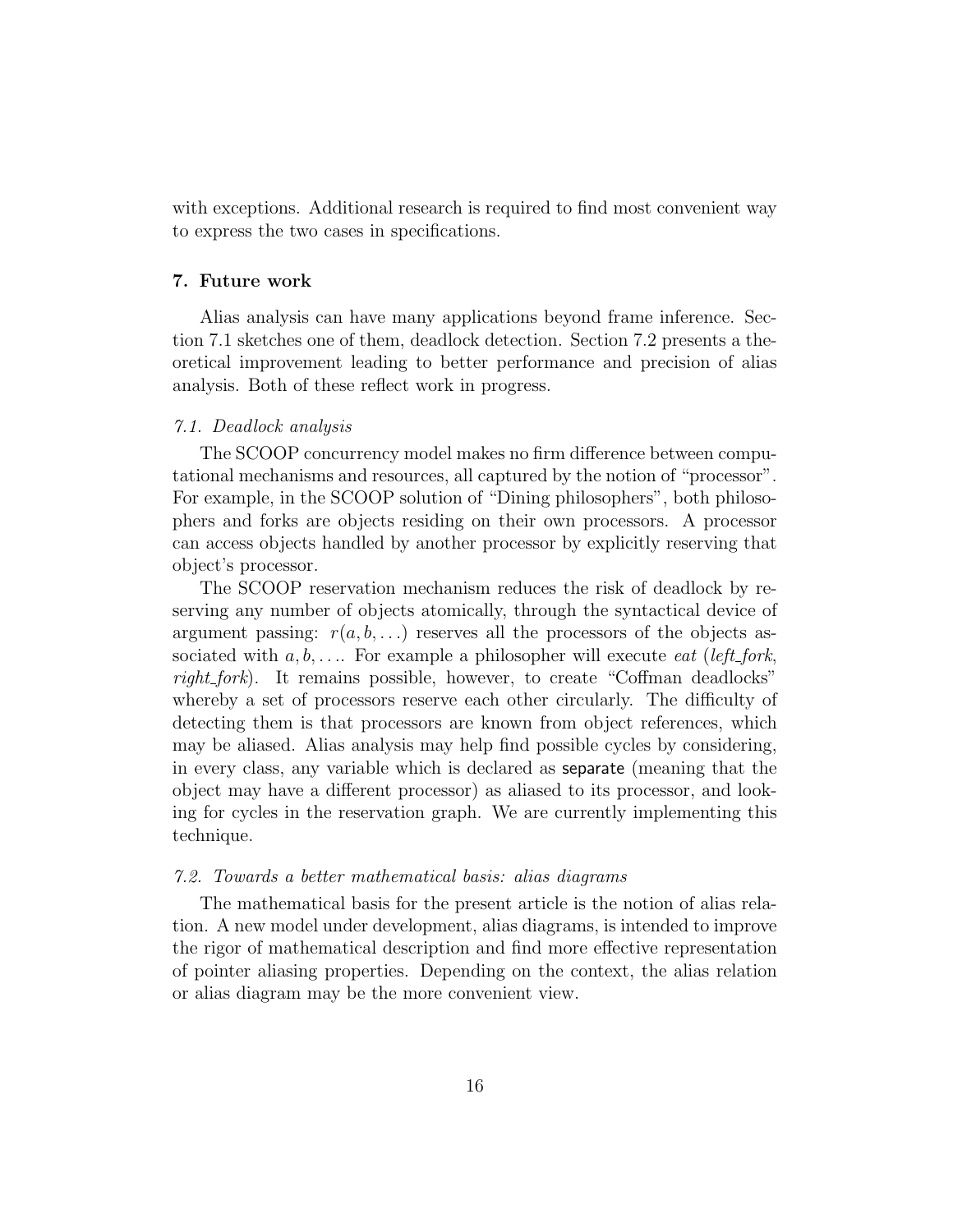The formalization only includes elements relevant to aliasing; in particular, an object contains only reference fields, since value fields such as integers ("expanded" in Eiffel) can be ignored.

A state in the alias diagram model is a directed rooted graph. Vertices represent objects of the program, and edges represent class fields. Every edge is labeled by a tag corresponding to the name of some class attribute (field). Every vertex has, for any tag, only one outgoing edge labeled by it. The presence of a root reflects the OO context of this work (see also [15]): we treat any expressions and aliases as always relative to a "current" object. The current object is always part of the state.

An alias diagram is a multigraph (labeled directed graph, but with the possibility of more than one edge labeled by same tags going from a given vertex to another) where: each vertex represents an object (abstracted from execution objects); there is a distinguished vertex called the "root" , representing the current object; and every edge is labeled by a tag  $x$  indicating (in the style of shape analysis [25, 22]) that from any of the objects represented by the source node, the reference  $x$  can point to one of the objects represented by the target node.

Every rooted path in an alias diagram corresponds to some expression, and we can put the terminal vertex of this path to correspondence with this expression as well.

An alias diagram represents an alias relation, with the convention that e and f are aliased if and only if one of the following holds: for some node V, there are paths labeled e and f both leading to V; or e is  $e_1.t$  and f is  $f_1.t$ , where t is a tag and  $e_1$  and  $e_2$  are expressions (recursively) aliased. As a special case of the first variant, Current is aliased to a path e if and only if e leads to the root.

Of most interest are alias diagrams in "canonical form" (closely connected to the canonical form of alias relations seen above), where all vertices are reachable and necessary. A vertex is **reachable** if there is a path from the root to it (the path may be empty  $-$  Current  $-$  so that the root is always reachable); it is **necessary** if it is the root or has at least two incoming edges or at least one outgoing edge. For the associated alias relation, unreachable and unnecessary vertices are irrelevant; conversely, if a vertex  $V$  is reachable and necessary, either  $V$  or one of its successors, direct or indirect, has two or more paths leading to it, and hence is relevant for the alias relation. The canonical form of a diagram is its maximal canonical sub-diagram.

For any state  $S$ , if we choose its root object as "current", there is an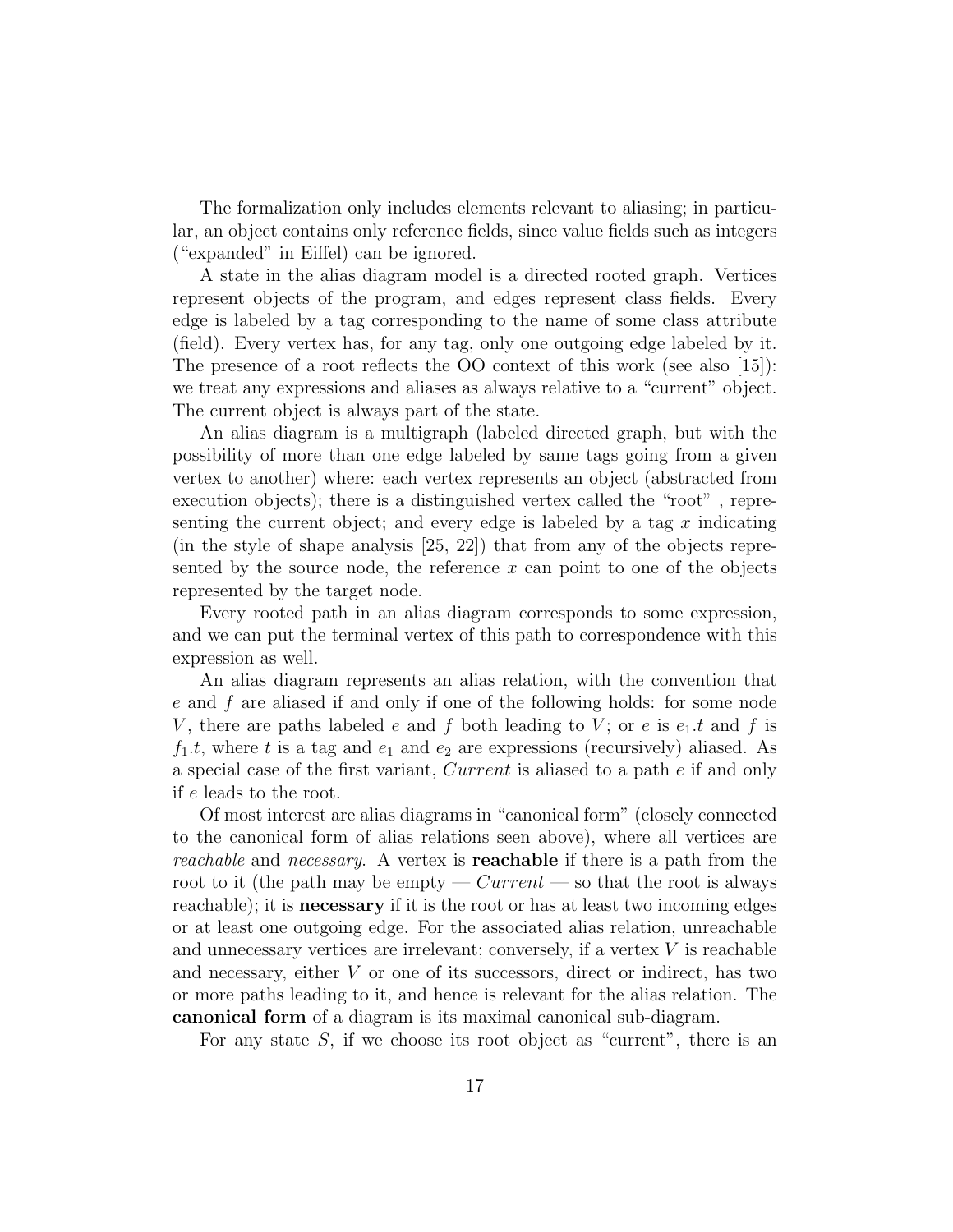associated alias diagram  $D<sub>S</sub>$ : the canonical form of S treated as alias diagram.

To define the semantics of alias diagrams, we say that a diagram D holds in a state S for an object — written  $holds(S, D)$  — if there is an injective morphism from  $D<sub>S</sub>$  to D preserving the root and the transitions.

The definition of soundness for the alias calculus reflects the conservative (over-approximation) nature of the calculus: it states that if different expressions  $e$  and  $e'$ , defined relative to a state  $S$ , have the same value (point to the same object), then the pair  $[e, e']$  must be in the alias relation for the state for which the object is "current". There is no reverse implication, which would correspond to a "must-alias" analysis.

The alias relations associated with an alias diagram and its canonical form are the same. Also,  $holds(S, D_S)$  is always satisfied.

We can treat instructions as functions mapping states to states. The alias calculus is a set of rules that for any instruction I and alias diagram  $D$  yield another alias diagram  $D \gg I$ . In this framework, soundness is defined as follows:

 $\forall S, D : holds(S, D) \implies holds(I(S), D \gg I)$ 

The soundness proof for the alias calculus must establish this property for each kind of instruction I and the corresponding rule in alias calculus.

The rules of the alias calculus in the alias diagram model are just graph transformations. We will give just one example, affecting the core operation: assignment; it should be compared with the alias relation version of the rule in section 3.

Given an instruction  $t := e$  where  $e = t_1 \cdot t_2 \ldots t_n$ , the rule can be expressed in terms of alias diagrams as follows. For a diagram  $D$  add a new path corresponding to expression e, and for every vertex corresponding to any prefix  $t_1, t_2, \ldots, t_m$  of e add an edge from it to the vertex of this new path corresponding to the next prefix  $t_1, t_2, \ldots, t_{m+1}$  of e. Then remove all the edges labeled  $t$  from the root and add edges labeled  $t$  from the root to all vertices corresponding to expression  $e$  in  $D$  and to the last vertex of the new path.

The soundness of this rule follows from the monotonicity of operation " $\gg$  I" with respect to alias diagrams (for detailed discussion of alias monotonicity see [14]). We checked this proof of it (assuming monotonicity) mechanically using the Coq proof assistant. The proof is available at http://sel.ifmo.ru/results/alias/semantics/.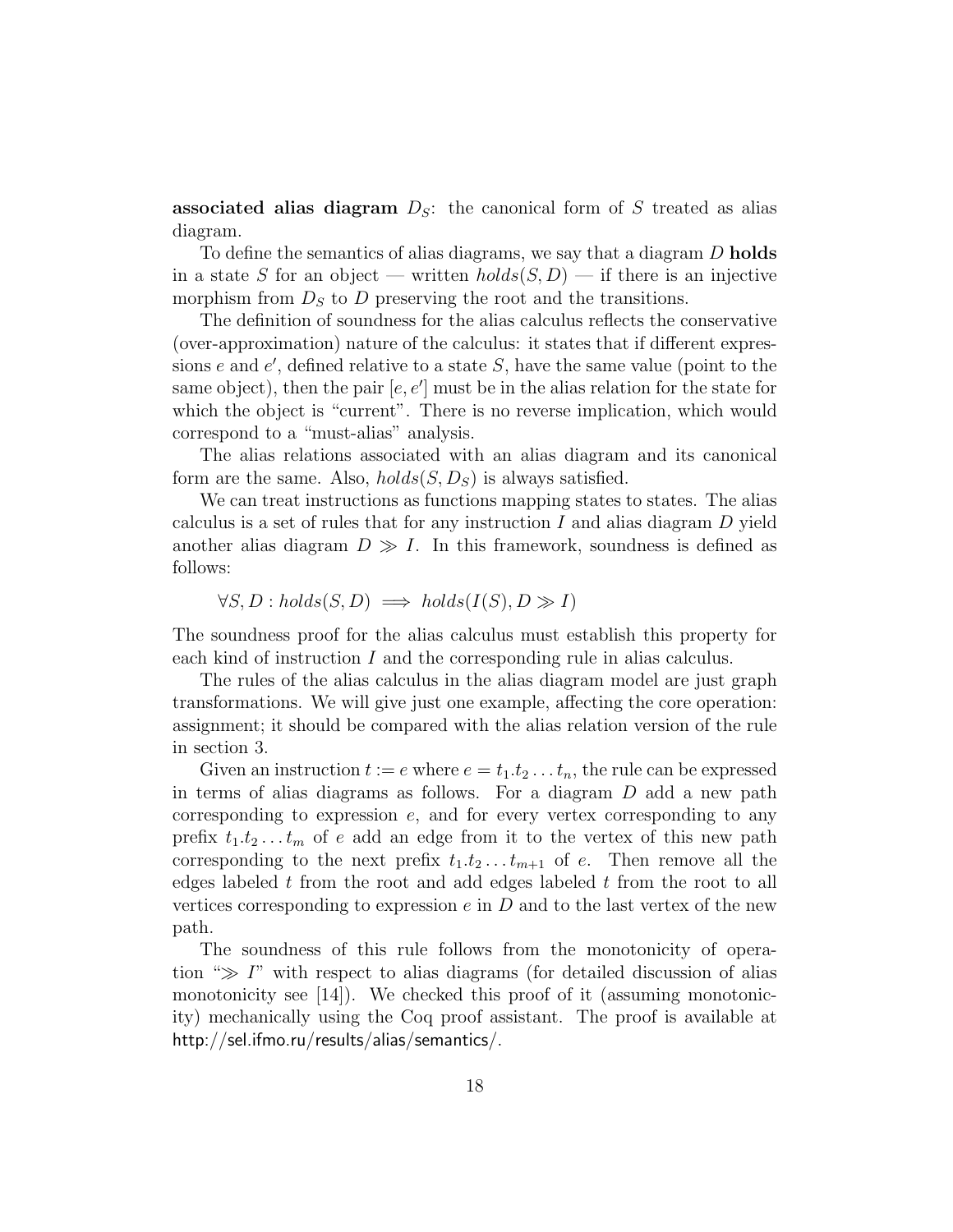# 8. Conclusion

The alias calculus and change calculus, as described here, are implemented as part of the EVE development environment; the reader can try them out by downloading EVE at [1]. A number of challenges remain open:

- Building alias calculus rules for composite constructions in the model of alias diagrams. The rules must be sound and allow efficient implementation.
- Close integration with other verification tools, in particular (in EVE) the Boogie-based AutoProof proof system (taking advantage of the interplay, discussed in section 3, between the automatic alias calculus and annotation-based Hoare-style proofs), and the AutoTest automatic testing mechanism.
- New applications, including deadlock detection, as sketched in section 7.1.
- Better integration of modularity concerns; although the calculus supports modularity, the current implementation has not focused on this aspect.
- Performance improvement; 7 minutes for a large class is acceptable for an initial version, especially if the tools run in the background, but turning change and alias calculus into routine tools of the environment, with immediate feedback, requires a significant performance improvement.
- Human engineering, in particular the development of suitable mechanisms to display the results of alias and change analysis in a form directly meaningful for programmers, and as a tool for suggesting missing contracts.

Among the main benefits of the approach as developed so far, we find the following: it is entirely automatic (with the provision of cut and bind annotations produced by other tools); it is of much higher precision than many of the existing approaches (the only sources of imprecision being the neglect of conditionals and the approximation of infinite diagrams by finite but large ones); it is based on a simple and (we hope) convincing calculus; its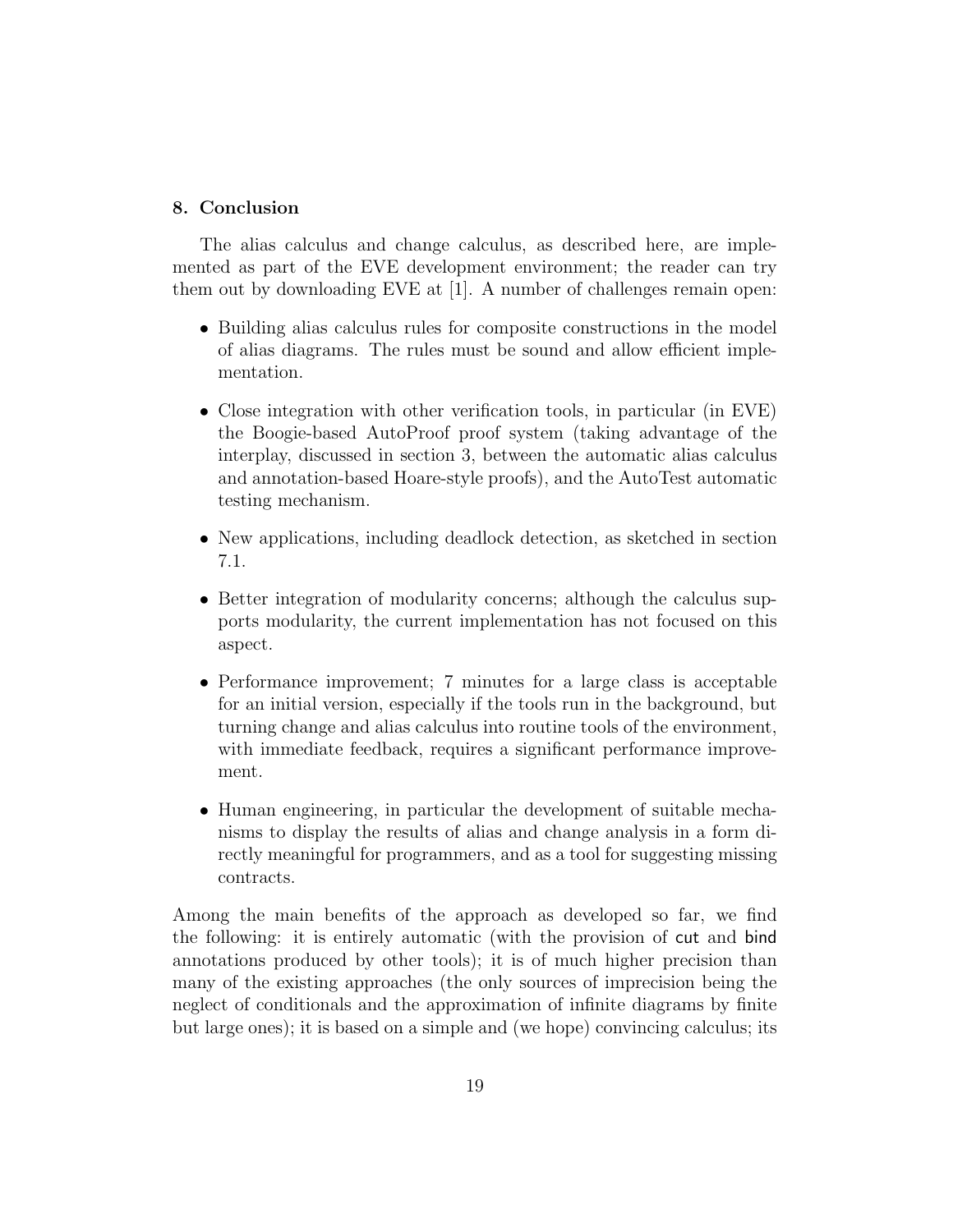soundness has been partly established; it applies to a full-fledged, practical, modern OO language; and it is implemented as part of a modern IDE. We believe the approach provides a significant practical advance towards the automatic computation of frame properties and other fundamental program properties resulting from the unpleasant but inevitable presence of aliasing in modern programming frameworks.

Acknowledgements. On the occasion of Paul Klint's  $65<sup>th</sup>$  birthday we are delighted to acknowledge his seminal contributions to programming theory and practice. This work was carried out in the ITMO Software Engineering and Verification Laboratory, as part of a "megagrant" funded by the Mail.ru group. We are grateful to the anonymous referees for excellent comments which led to a considerable improvement of the article.

## References

- [1] EVE (Eiffel Verification Environment), https://svn.eiffel.com/eiffelstudio/branches/eth/eve
- [2] Flanagan, C., Leino, K. R. M., Lillibridge, M., Nelson, G., Saxe, J. B., Stata, R. "Extended static checking for Java". In PLDI 2002, pp. 234–245 (2002)
- [3] Godefroid, P., Nori, A. V., Rajamani, S. K., Tetali, S. D.: Compositional may-must program analysis: unleashing the power of alternation In: Proceedings of the 37th annual ACM SIGPLAN-SIGACT symposium on Principles of programming languages. POPL 2010, pp. 43–56. ACM, New York, NY, USA (2010)
- [4] Gorbovitski, M., Liu, Y. A., Stoller, S. D., Rothamel, T., Tekle, T. K.: Alias analysis for optimization of dynamic languages. Proceedings of the 6th symposium on Dynamic languages. DLS 2010, pp. 27–42. ACM, Reno/Tahoe, Nevada, USA (2010)
- [5] Hardekopf, B., Lin, C.: Flow-sensitive pointer analysis for millions of lines of code. In: 9th Annual IEEE/ACM International Symposium on Code Generation and Optimization. CGO 2011, pp. 289–298. IEEE (2011)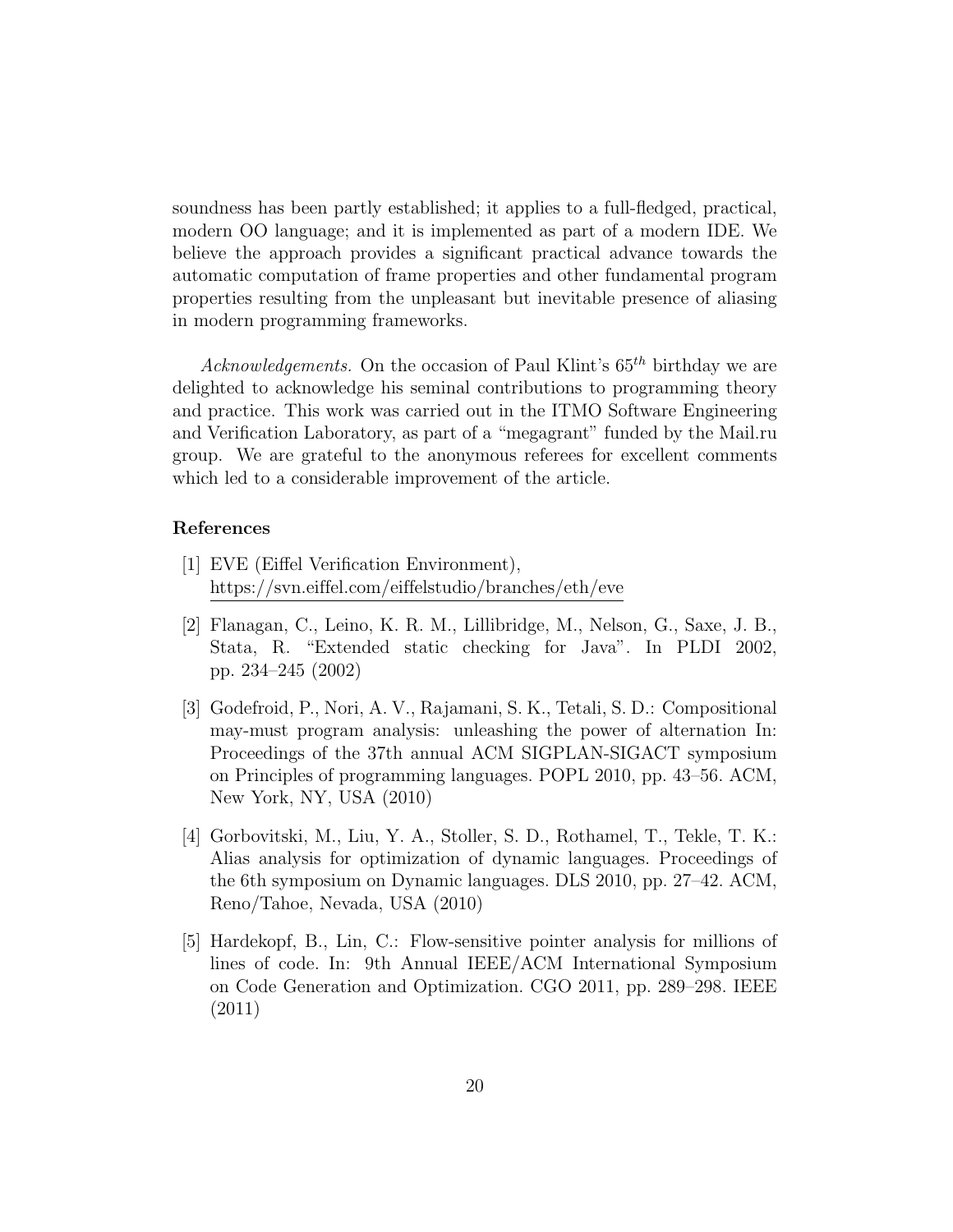- [6] Hind, M.: Pointer analysis: haven't we solved this problem yet? In: Proceedings of the 2001 ACM SIGPLAN-SIGSOFT workshop on Program analysis for software tools and engineering, pp. 54–61. ACM, Snowbird, Utah, USA (2001)
- [7] Kassios, I.: Dynamic Frames: Support for Framing, Dependencies and Sharing without Restrictions. In: J. Misra, T. Nipkow, E. Sekerinski (eds.) Formal Methods 2006. LNCS, vol. 4085, pp. 268–283. Springer-Verlag (2006)
- [8] Lenherr, T.: Taxonomy and applications of alias analysis. Master thesis. ETH, Department of Computer Science, Institut für Computersysteme (2008)
- [9] Lhot´ak, O., Chung, K.-C. A.: Points-to analysis with efficient strong updates. In: Proceedings of the 38th annual ACM SIGPLAN-SIGACT symposium on Principles of programming languages. POPL 2011, pp. 3–16. ACM, Austin, Texas, USA (2011)
- [10] Loginov, A., Reps, T., Sagiv, M.: Automated Verification of the Deutsch-Schorr-Waite Tree-Traversal Algorithm. In: Yi, K. (ed.) Static Analysis 2006. LNCS, vol. 4134, pp. 261–279. Springer Berlin Heidelberg (2006)
- [11] Meyer, B., Ciupa, I., Leitner, A., Fiva, A., Wei, Y., Stapf, E. Programs that Test Themselves, IEEE Computer, vol. 42, no. 9, pages 46–55 (2009)
- [12] Meyer, B., Kogtenkov, A., Stapf, E.: Avoid a Void: The Eradication of Null Dereferencing. In: Reflections on the Work of C. A. R. Hoare, eds. C. B. Jones, A. W. Roscoe and K. R. Wood, pp. 189–211. Springer-Verlag (2010)
- [13] Meyer, B.: Towards a Theory and Calculus of Aliasing, in J. of Object Technology, vol. 9, no. 2, March–April 2010, pp. 37–74 (first version of [14] and superseded by it) (2010)
- [14] Meyer, B.: Steps Towards a Theory and Calculus of Aliasing. In: International Journal of Software and Informatics, special issue (Festschrift in honor of Manfred Broy), 2011, pp. 77–116. Chinese Academy of Sciences (2011)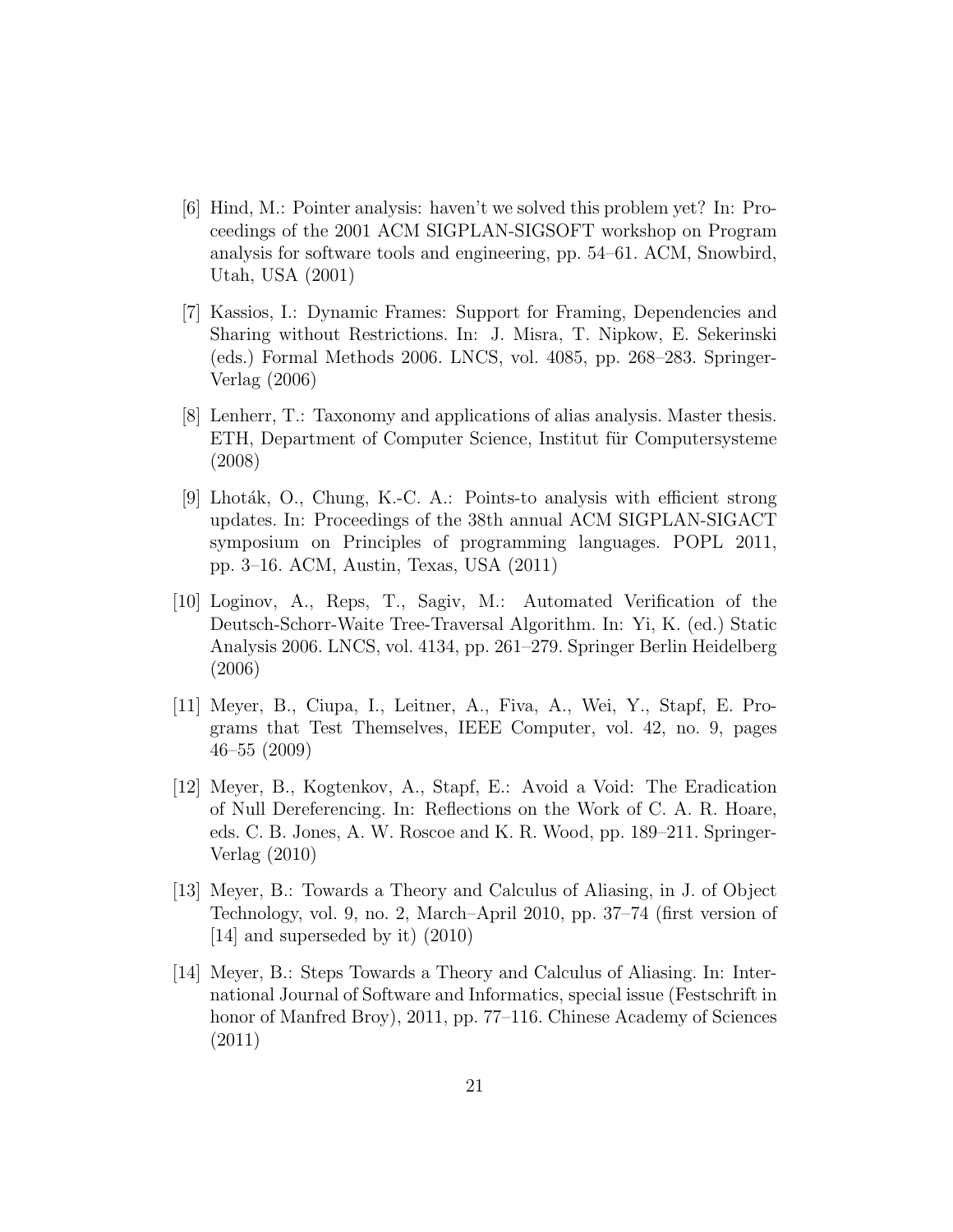- [15] Meyer, B., Kogtenkov, A.: Negative Variables and the Essence of Object-Oriented Programming. Unpublished. http://se.ethz.ch/~meyer/publications/proofs/negative.pdf (2012)
- [16] Nasre, R., Govindarajan, R.: Points-to Analysis as a System of Linear Equations. In: Cousot, R., Martel, M. (eds.) Static Analysis 2011. LNCS, vol. 6337, pp. 422–438. Springer Berlin Heidelberg (2011)
- [17] Nordio, M., Calgagno, C., M¨uller, P., Meyer, B.: A Sound and Complete Program Logic for Eiffel. In: Proceedings of the 47th International Conference, TOOLS EUROPE 2009, pp.195–214. Springer Berlin Heidelberg (2009)
- [18] Polikarpova, N., Ciupa, I., Meyer, B.: A comparative study of programmer-written and automatically inferred contracts. In: Proc. 18th Int. symposium on Software testing and analysis, July 2009, pp. 93–104. ACM, Chicago, Illinois, USA (2009)
- [19] Polikarpova, N., Furia, C. A., Pei, Y., Wei, Y., Meyer, B.: What Good Are Strong Specifications? In: International Conference on Software Engineering 2013. To appear (2013)
- [20] Rakamaric, Z., Hu, A. J.: Automatic Inference of Frame Axioms Using Static Analysis. In: 23rd IEEE/ACM Int. Conf. on Automated Software Engineering, 2008, pp. 89–98.
- [21] Robert, V., Leroy, X.: A Formally-Verified Alias Analysis. In: Hawblitzel, C., Miller, D. (eds.) Certified Programs and Proofs 2012. LNCS, vol. 7679, Springer, pp. 11–26.
- [22] Sagiv, M., Reps, T., Wilhelm, R.: Parametric shape analysis via 3-valued logic. ACM Trans. Program. Lang. Syst., 2002, vol. 24, pp. 217–298. ACM (2002)
- [23] Sălcianu, A., Rinard, M.: Purity and Side Effect Analysis for Java Programs. In: 6th International Conference, VMCAI 2005. LNCS, vol. 3385, pp. 199–215. Springer Berlin Heidelberg (2005)
- [24] Taghdiri, M., Seater, R., Jackson, D.: Lightweight extraction of syntactic specifications. In: Proceedings of the 14th ACM SIGSOFT international symposium on Foundations of software engineering, 2006, pp. 276–286. ACM, Portland, Oregon (2006)